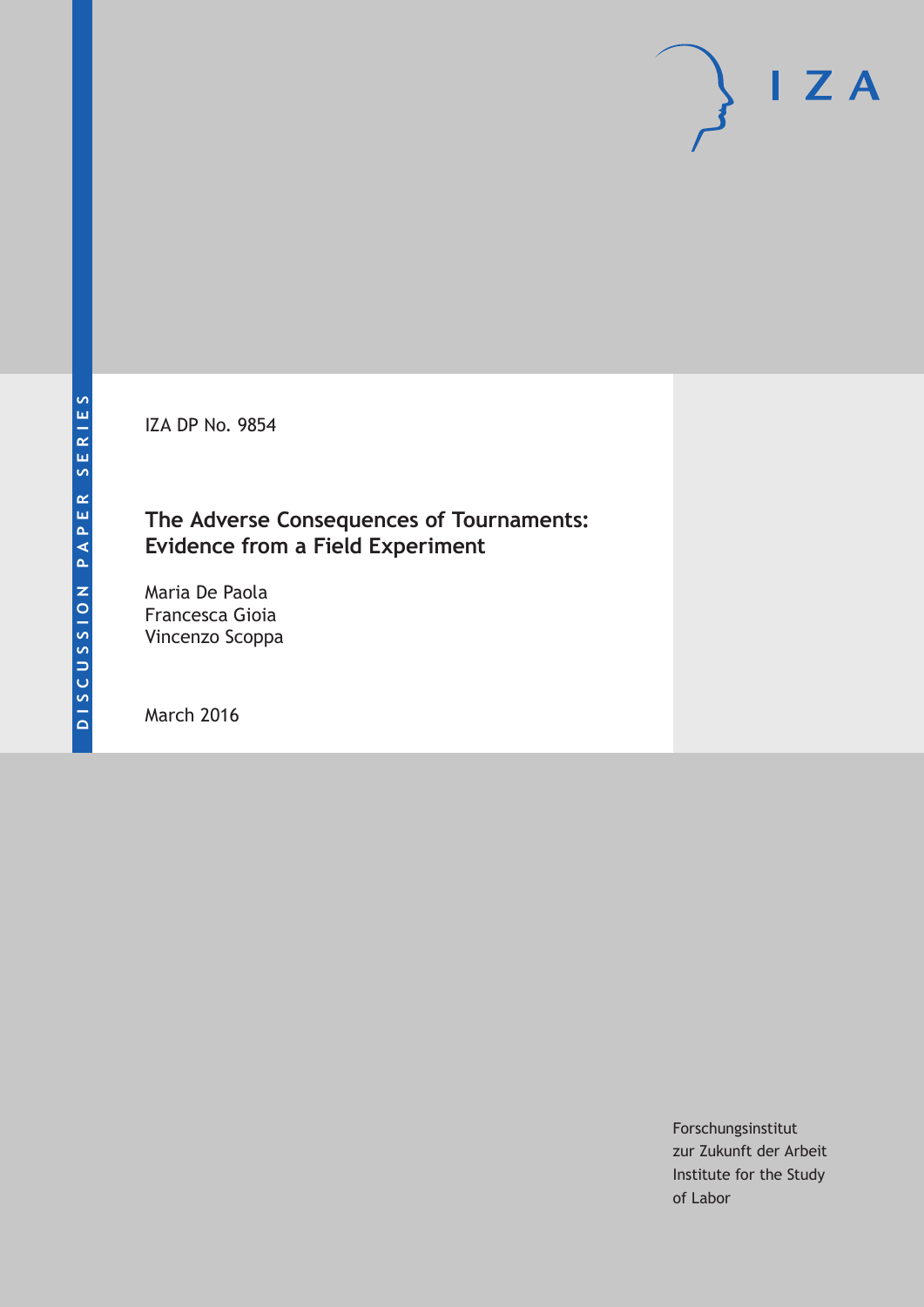# **The Adverse Consequences of Tournaments: Evidence from a Field Experiment**

## **Maria De Paola**

*University of Calabria and IZA* 

## **Francesca Gioia**

*University of Edinburgh* 

## **Vincenzo Scoppa**

*University of Calabria and IZA*

Discussion Paper No. 9854 March 2016

IZA

P.O. Box 7240 53072 Bonn Germany

Phone: +49-228-3894-0 Fax: +49-228-3894-180 E-mail: iza@iza.org

Any opinions expressed here are those of the author(s) and not those of IZA. Research published in this series may include views on policy, but the institute itself takes no institutional policy positions. The IZA research network is committed to the IZA Guiding Principles of Research Integrity.

The Institute for the Study of Labor (IZA) in Bonn is a local and virtual international research center and a place of communication between science, politics and business. IZA is an independent nonprofit organization supported by Deutsche Post Foundation. The center is associated with the University of Bonn and offers a stimulating research environment through its international network, workshops and conferences, data service, project support, research visits and doctoral program. IZA engages in (i) original and internationally competitive research in all fields of labor economics, (ii) development of policy concepts, and (iii) dissemination of research results and concepts to the interested public.

IZA Discussion Papers often represent preliminary work and are circulated to encourage discussion. Citation of such a paper should account for its provisional character. A revised version may be available directly from the author.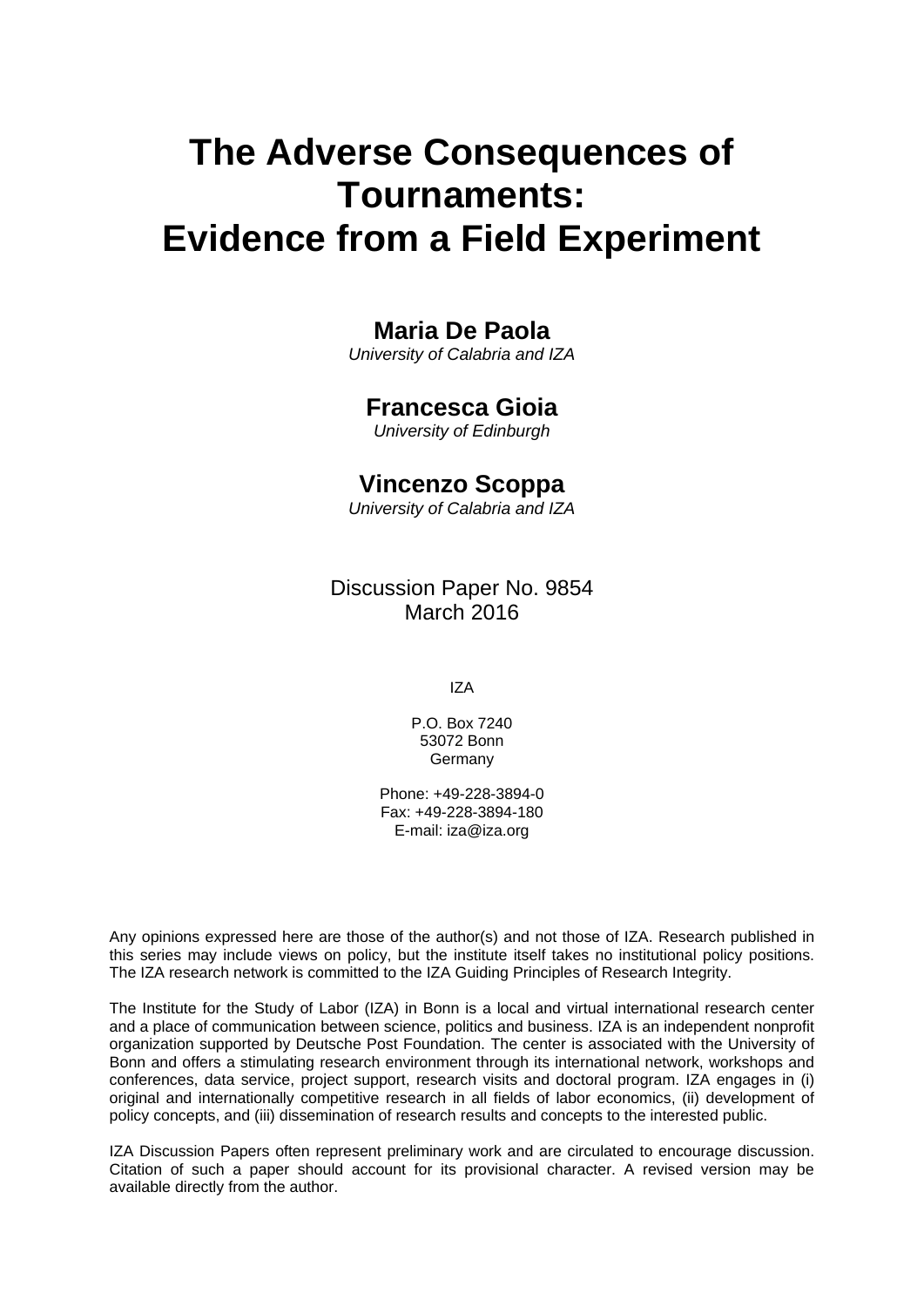IZA Discussion Paper No. 9854 March 2016

## **ABSTRACT**

## **The Adverse Consequences of Tournaments: Evidence from a Field Experiment\***

We run a field experiment to investigate whether competing in rank-order tournaments with different prize spreads affects individual performance. Our experiment involved students from an Italian University who took an intermediate exam in which one part was awarded on the basis of their relative performance. Students were matched in pairs on the basis of their high school grades and each pair was randomly assigned to one of three different tournaments. Random assignment neutralizes selection effects and allows us to investigate if larger prize spreads increase individual effort. We do not find any positive effect of larger prizes on students' performance and in several specifications we do find a negative effect. Furthermore, we show that the effect of prize spreads on students' performance depends on their degree of risk-aversion: competing in tournaments with large spreads negatively affects the performance of risk-averse students, while it does not produce any effect on students who are more prone to take risks.

JEL Classification: J33, J31, J24, D81, D82, C93

Keywords: rank-order tournaments, incentives, prize spread, risk-aversion, randomized experiment

Corresponding author:

 $\overline{\phantom{a}}$ 

Maria De Paola Department of Economics, Statistics and Finance University of Calabria Via Ponte Bucci 87036 Arcavacata di Rende (CS) Italy E-mail: m.depaola@unical.it

<sup>\*</sup> We are grateful to the Dean of the Faculty of Economics at the University of Calabria for allowing us to run the experiment. We would like to thank Sabrina Giordano, Silvia Marchesi, Michela Ponzo and seminar participants at the University of Calabria for useful comments and suggestions. Francesca Gioia gratefully acknowledges financial support from Economic and Social Research Council.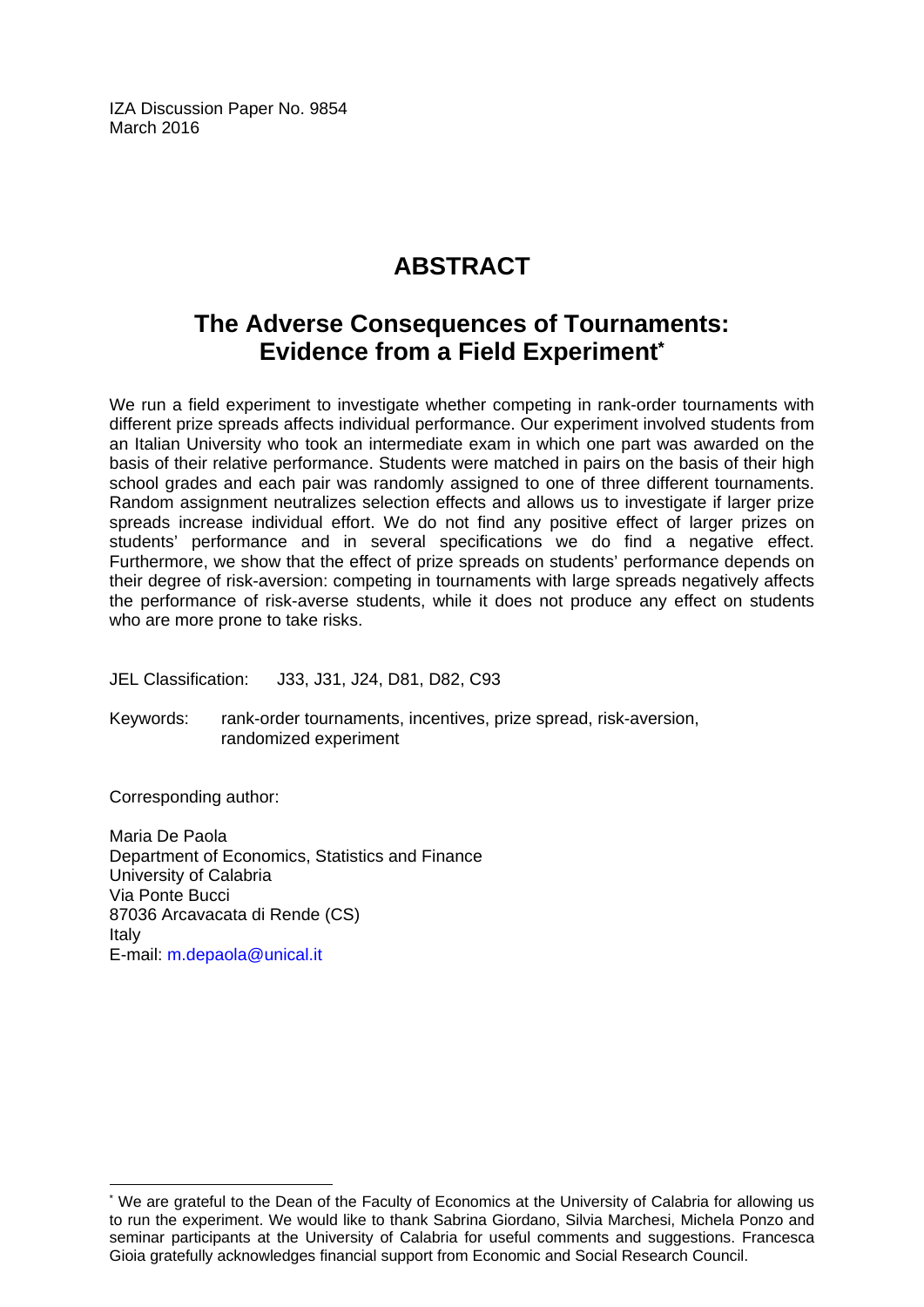### *1. Introduction*

In many employment relationships, pay-for-performance schemes are used to motivate and select individuals. One of the problems faced by firms in implementing performance related pay contracts is associated to the availability of adequate measures of performance and to the costs of these measures.

Rank-order tournaments – which reward agents based on their relative performance rather than on their absolute performance (Lazear and Rosen, 1981) – have the advantage of relying on easily available measures since it is sufficient for the principal to rank individuals' performance rather than to measure precisely each single outcome. In addition, tournaments allow to filter out disturbance shocks that are common to all contestants and when these shocks tend to prevail tournaments may result more efficient than individual independent contracts (Green and Stokey, 1983).<sup>1</sup> However, tournaments are also affected by a number of problems: risks of sabotage of rivals' performance; inadequate incentives when agents have heterogeneous abilities; collusion among agents to exert low effort. These disadvantages are probably less relevant than the advantages since most employment relationships are characterized by competition among employees for bonuses or career advancements.

One of the main predictions of tournament theory is that larger spreads between high and low rewards are associated with better agents' performance due to both an incentive effect (contestants provide more effort) and a selection effect (high ability individuals self-select in these kinds of tournaments).

Disentangling these two effects empirically using observational data is not possible since individuals characterized by higher unobservable productivity tend to sort in high stake tournaments. As a consequence, researches have relied on both laboratory and field experiments that allow for a random assignment of individuals to tournaments with different prizes. While the evidence from laboratory experiments tends to confirm the main predictions of tournament theory, the evidence from the field shows that effort is not always sensitive to the structure of prizes. As argued by Leuven *et al.* (2011), the difference between lab and field results might be due to the fact that individuals involved in laboratory experiments are engaged in short-term tasks and, having to spend a certain amount of time in the laboratory, do not have the opportunity to devote their time to alternative tasks. Instead, individuals participating in a field experiment are engaged in longer-term activities and have the opportunity to choose between several alternative uses for their time.

An aspect that has received little attention in the literature on tournaments is the relationship between risk attitudes and prize spreads. When agents are risk-averse, larger prize spreads could be counterproductive because they entail higher risks for agents. Thus, in some contexts it could be optimal to limit the prize spread at the cost of lowering the levels of effort (Nalebuff and Stigliz, 1983).<sup>2</sup> A further

<sup>1</sup> Two further advantages of tournaments consist in: a) representing a commitment device to enforce principal's payments in contexts in which the principal can behave opportunistically because performance is not verifiable; b) forcing managers to make decisions on agents' rewards, since they cannot pay everyone the same.

<sup>&</sup>lt;sup>2</sup> Millner and Pratt (1991) and Cornes and Hartley (2012) show that the relationship between risk aversion and agents' effort can be either positive or negative and depends on the third derivative of the utility function.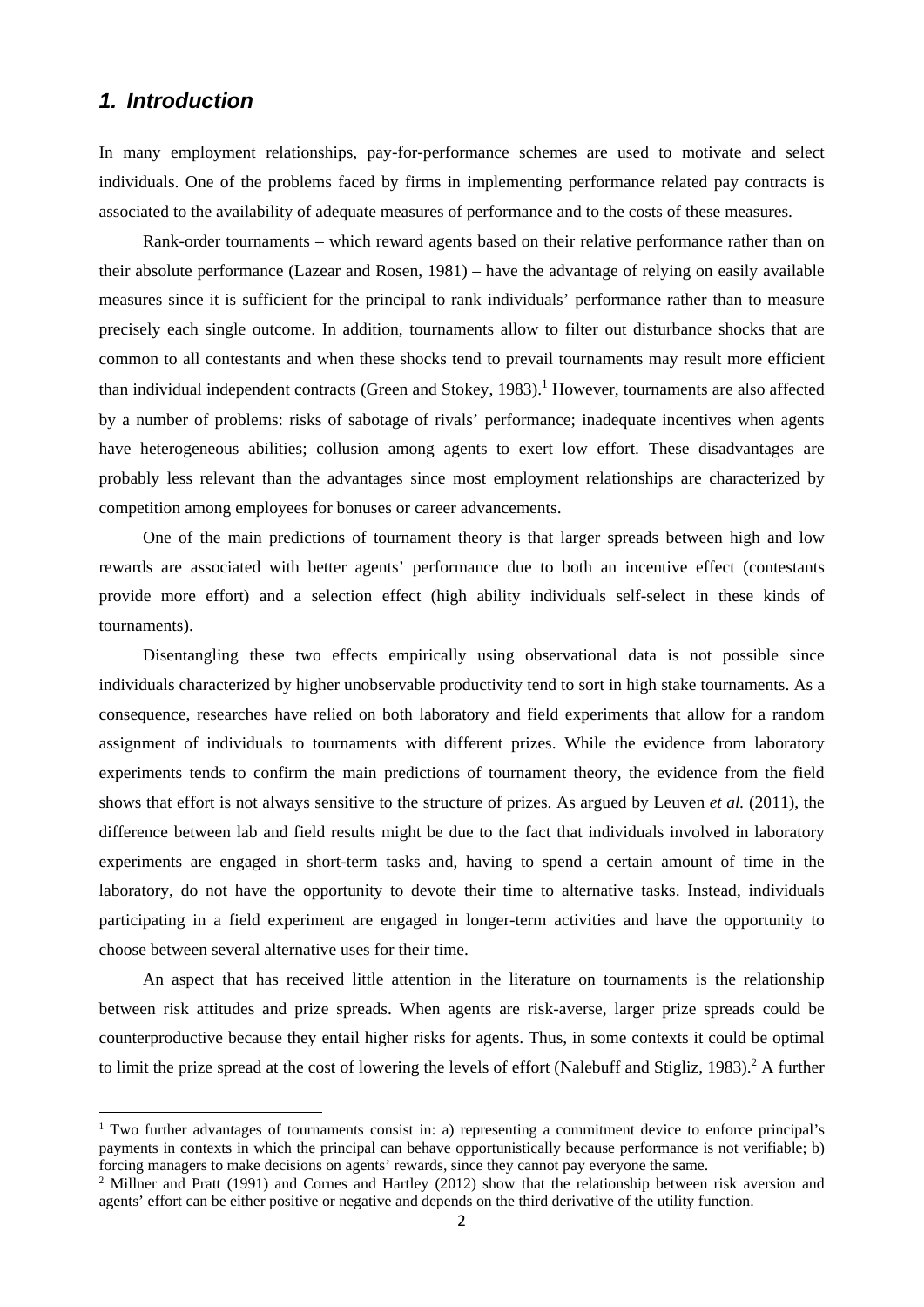source of uncertainty arises from the nature of tournaments because they require agents to think strategically about their co-workers' decisions. As explained by Bull, Schotter and Weigelt (1987): "the agents will have to take into account two sources of uncertainty. One of these is a part of the existing theoretical literature, namely, the distribution of the prizes induced by the randomness in production [..]. The second source of uncertainty, which is not in the literature, is precisely the uncertainty concerning how the specific tournament that the agent enters will be played". In line with this prediction, lab experiments tend to find that more risk-averse individuals tend to avoid tournaments (Eriksson, Teyssier and Villeval, 2009; Dohmen and Falk, 2011).

In this paper we rely on a field experiment to shed more light on the incentive effects of larger prizes in tournaments and on whether and how these effects are related to agents' risk attitudes. Our experiment has involved a sample of Italian undergraduate students who undertook an intermediate test composed by two parts: one evaluated on the basis of student's absolute performance (piece rate) and the other evaluated on the basis of the student's relative performance with respect to a randomly chosen colleague (tournament). Students were matched in pairs on the basis of a measure of ability and each pair was randomly assigned to one of three types of tournaments with different prize structure: in the first tournament the prize spread between the winner and the loser was 6 points, in the second tournament the spread was 4 points and in the third tournament the spread was only 2 points. The random assignment of participants to different types of tournament allows us to investigate incentive effects of prize spreads isolating the related selection effects. Since our aim was to investigate the long-term incentive effects of tournaments, the assigned treatment and the parts of the program evaluated on the basis of absolute and relative performance, respectively, were communicated to students during the first week of teaching classes.

With respect to lab experiments, the advantages of our experiment are that individuals are studied in their natural environment when they perform real-effort tasks and we can observe individuals' reactions when they are able to choose between several alternative uses of their time. In addition, tournaments should be the ideal incentive scheme in our setting where the uncertainty deriving from common shocks (such as teaching material, instructors' quality, difficulty of test questions) is probably more important than the uncertainty deriving from agents' idiosyncratic shocks (shocks during the preparation of the exam, feeling better or worse the day of the exam, etc).

In our empirical analysis we do not find any positive effect of larger prizes on students' performance in the tournament and in some specifications we do find a negative effect. The effect of prize spreads on students' performance depends on their degree of risk-aversion: competing in tournaments with high spreads negatively affects the performance of risk-averse students while it does not produce any effect on students who are more prone to take risks.

The paper is organized as follows. Section 2 reviews the existing literature. In Section 3 we describe the experiment, present the data and conduct some balance checks. In Section 4 we carry out our main empirical analysis. In section 5 we study the relationship between the performance of students in the tournaments and their degree of risk-aversion. Section 6 concludes.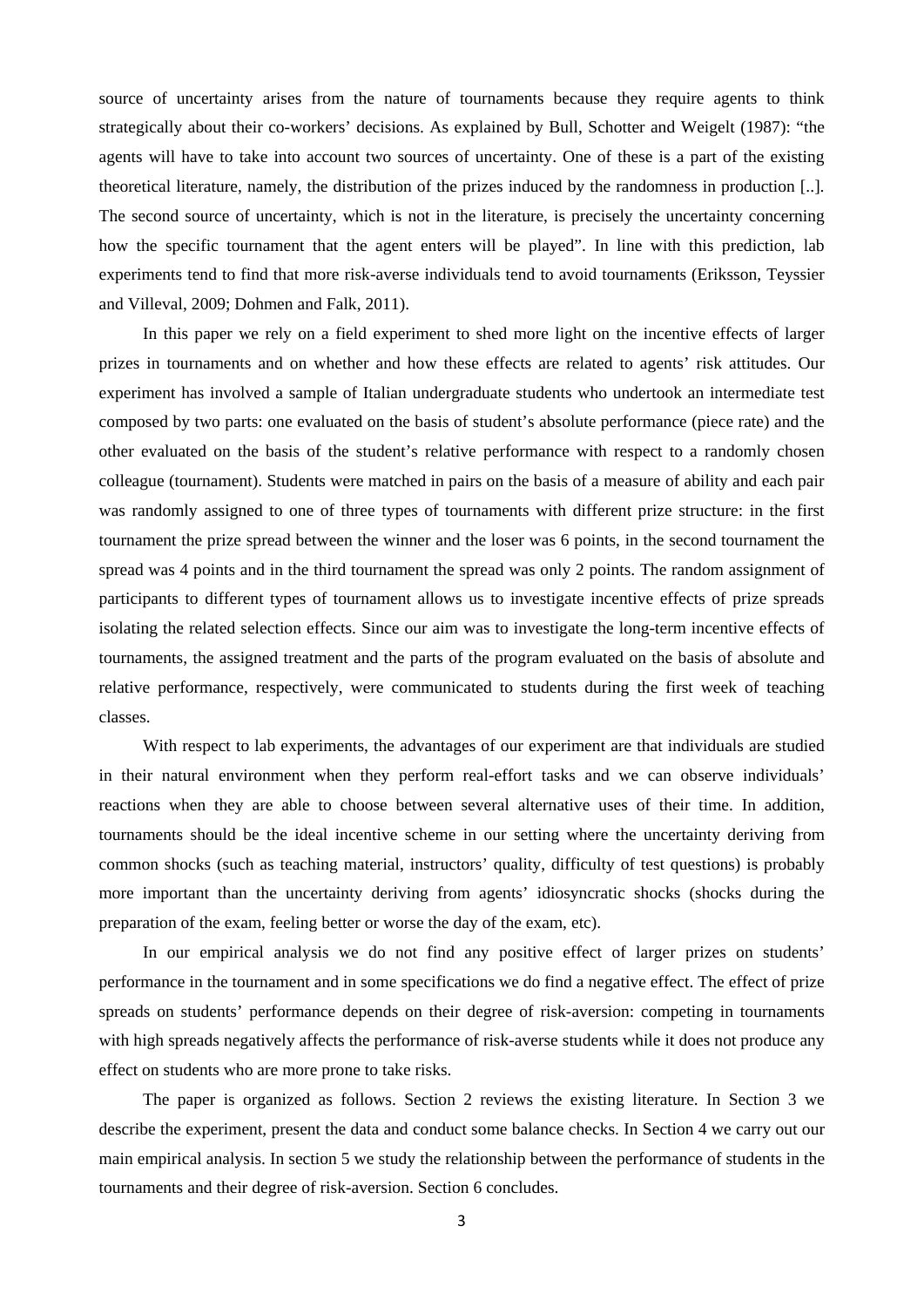### *2. Related Literature*

Our paper is related to the empirical literature testing tournament predictions. This literature relies both on observational data (mainly from sports) and on lab experiments.

Observational data typically do not allow to disentangle incentive and sorting effects. For instance, in a well-known study, Eriksson (1999) finds that the wage gap increases when one moves up in the hierarchy, but this is consistent with both incentives and sorting.<sup>3</sup> The difficulty to separate these two channels is common also to works relying on sports data. This strand of the literature starts with the seminal paper by Ehrenberg and Bognanno (1990) who, using data from professional golf tournaments, analyze the relationship between players' score in a tournament and the total available monetary prizes. Controlling for players' ability and opponents' quality, the difficulty of the course and weather conditions, they find that the level of prizes affects players' performance in line with theoretical predictions. Similar results are found for auto racing (Becker and Huselid, 1992), tennis (Sunde, 2009) and bowling (Abrevaya, 2002). However, the measures of abilities available do not allow to properly handle selection issues (which might be related to unobservable features) and then to understand whether the positive relationship between prize size and performance is due to an increase in effort or to the selection of players characterized by high unobservable ability in high stakes tournaments (or to both).

Instead, experimental studies, randomly assigning individuals to tournaments, avoid self-selection problems and are able to disentangle the incentive effects. Results found from laboratory experiments tend to confirm theory's predictions. The work by Bull, Schotter, and Weigelt (1987) is one of the first laboratory experiment testing tournament theory. Their results (replicated in many other lab experiments)<sup>4</sup> show that the average effort levels in tournaments are well predicted by theory (and the levels of effort provided by agents in tournaments and in piece rate schemes are similar). However, a very high variance in effort levels emerges in tournaments.

The evidence on tournaments found in field experiments is rather mixed. No incentive effects are found by Leuven *et al.* (2011) in a field experiment aimed at disentangling incentives and selection effects in tournaments. In their experiment students from a University in the Netherlands attending a course in microeconomics are firstly asked to choose between three tournaments offering different prizes: low ( $\in$ 1,000), medium ( $\in$ 3,000) and high ( $\in$ 5,000). Once students have chosen their favorite type of tournament and three groups corresponding to the three different tournaments are formed, students in each group are randomly assigned to a treatment group that actually competes for the prize and to a control group that does not take part in the competition. The comparison of the performance of the students assigned to the three control groups shows a strong selection effect: students with the best

<sup>&</sup>lt;sup>3</sup> Studies based on firm data typically do not directly test the incentive and sorting effects of tournaments but offer some indirect tests based on the structure of compensation over the hierarchical ladder. 4

<sup>&</sup>lt;sup>4</sup> For a review see Charness and Kuhn (2011) and Dechenaux, Kovenock and Sheremeta (2014). A large number of lab experiments on rank-order tournaments has tested a number of theoretical aspects. Schotter and Weigelt (1992) find that in tournaments among unequal agents handicaps can improve performance; Harbring and Irlenbusch (2008) show that large prize spreads can raise sabotage; Gill and Prowse (2012) find a discouragement effect for agents that are behind.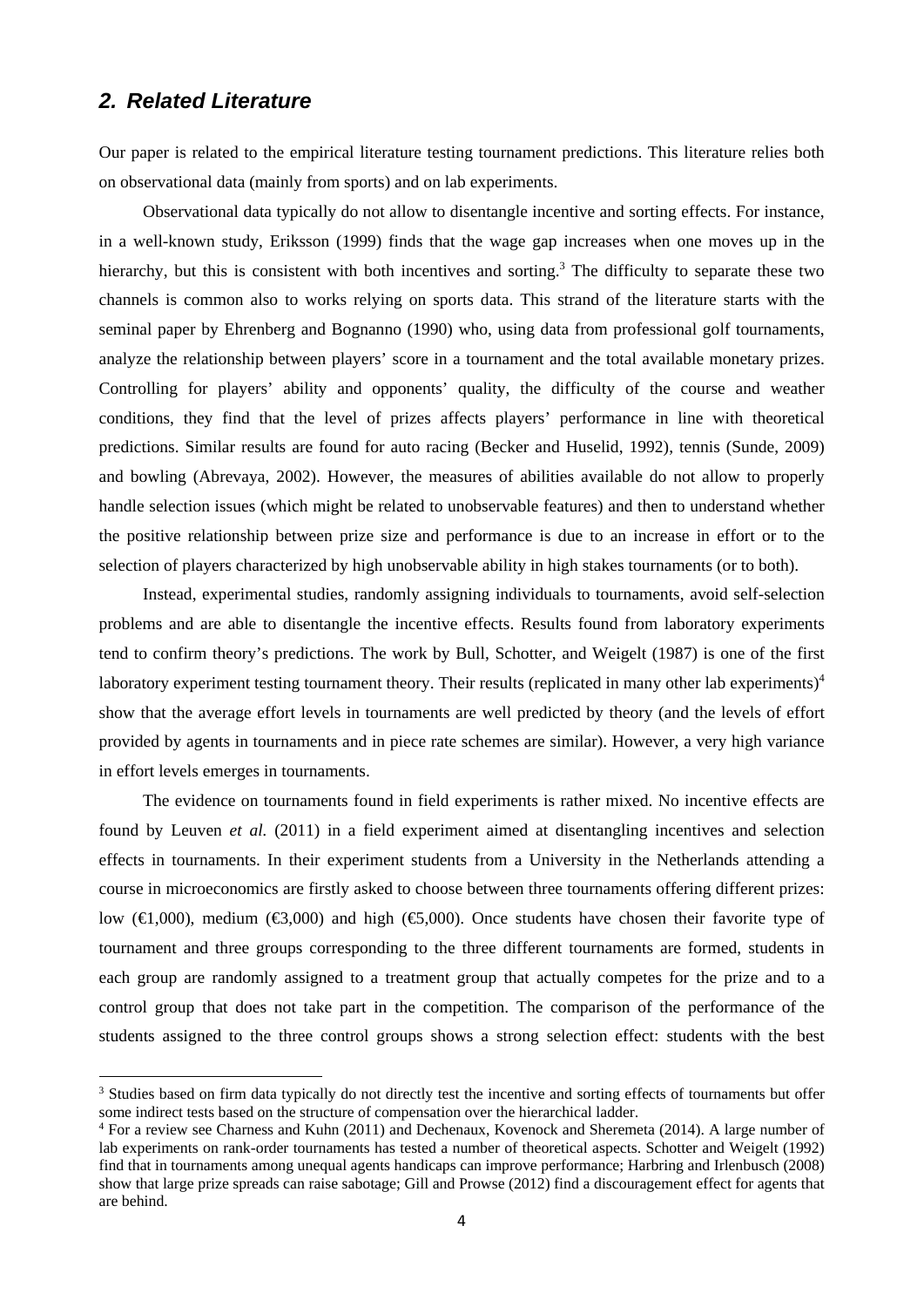performance are those who chose to participate in the tournaments that offered the highest prize. To estimate the incentive effect, the authors compare for each selected tournament the performance of treated and control students and find no evidence of incentive effects. One possible explanation for the absence of incentive effects is that the expected probability of winning was very small (typically, more than 50 students competed for each prize).

In an experiment conducted by De Paola, Scoppa and Nisticò (2012) students enrolled at an Italian public university are randomly assigned to a control group and to two treatment groups in which students compete for the attainment of a small ( $\text{\textcircled{250}}$ ) or a large ( $\text{\textcircled{f00}}$ ) monetary prize on the basis of their academic performance. The authors find that treated students increase academic performance but, surprisingly, large and small rewards produce very similar effects; furthermore, the positive effects are limited to high-ability students.

Bandiera, Barankay and Rasul (2005) compare piece rate and relative performance pay for fruitpickers at a large firm. They find that workers' productivity is 50% higher in piece rate schemes, probably because socially connected workers in tournaments tend to provide low effort in order not to impose negative externalities on others or as a result of collusive behavior among agents. Fershtman and Gneezy (2011) in a field experiment involving schoolchildren in a short distance foot-race find that participants tend to perform better in high reward tournaments but the probability of quitting during the race is also high in these kinds of tournaments.<sup>5</sup>

The effect of risk-aversion on tournament outcomes has been investigated exclusively relying on lab experiments. Millner and Pratt (1991) find that more risk-averse individuals exert lower levels of effort than less risk-averse subjects. This result has been replicated in a number of other experiments (Anderson and Freeborn, 2010; Sheremeta and Zhang, 2010; Sheremeta, 2011; Shupp et al., 2013). Different approaches, ranging from observational data to lab and field experiments, have instead been used to investigate the relationship between risk attitudes and tournament participation (see for instance Eriksson, Teyssier and Villeval, 2009; Dohmen and Falk, 2011; Buser, Niederle and Oosterbeek, 2014). Overall these studies show that more risk-averse individuals tend to avoid tournaments.

## *3. The Experimental Design and the Data*

#### *3.1. Design and procedure*

We run a field experiment involving 378 students enrolled in the academic year 2014-2015 at the courses of Microeconomics, Macroeconomics and Econometrics, offered by the First and Second Level Degree Course in Business and Administration at the University of Calabria.<sup>6</sup> These courses were taught to

<sup>&</sup>lt;sup>5</sup> Some papers has investigated tournaments among teams. For instance, Hong, Hossain and List (2014) conduct a field experiment at a large Chinese manufacturing company offering a weekly prize to the team of workers with the highest per-hour productivity. They find a strong incentive effect of tournaments. Similar results are found by Delfgaauw et al. (2013) who analyze a sales competition between grocery stores belonging to the same retail chain.

<sup>&</sup>lt;sup>6</sup> The University of Calabria is a middle-sized public university located in the South of Italy. It has currently about 32,000 students enrolled in different Degree Courses and at different levels of the Italian University system. Since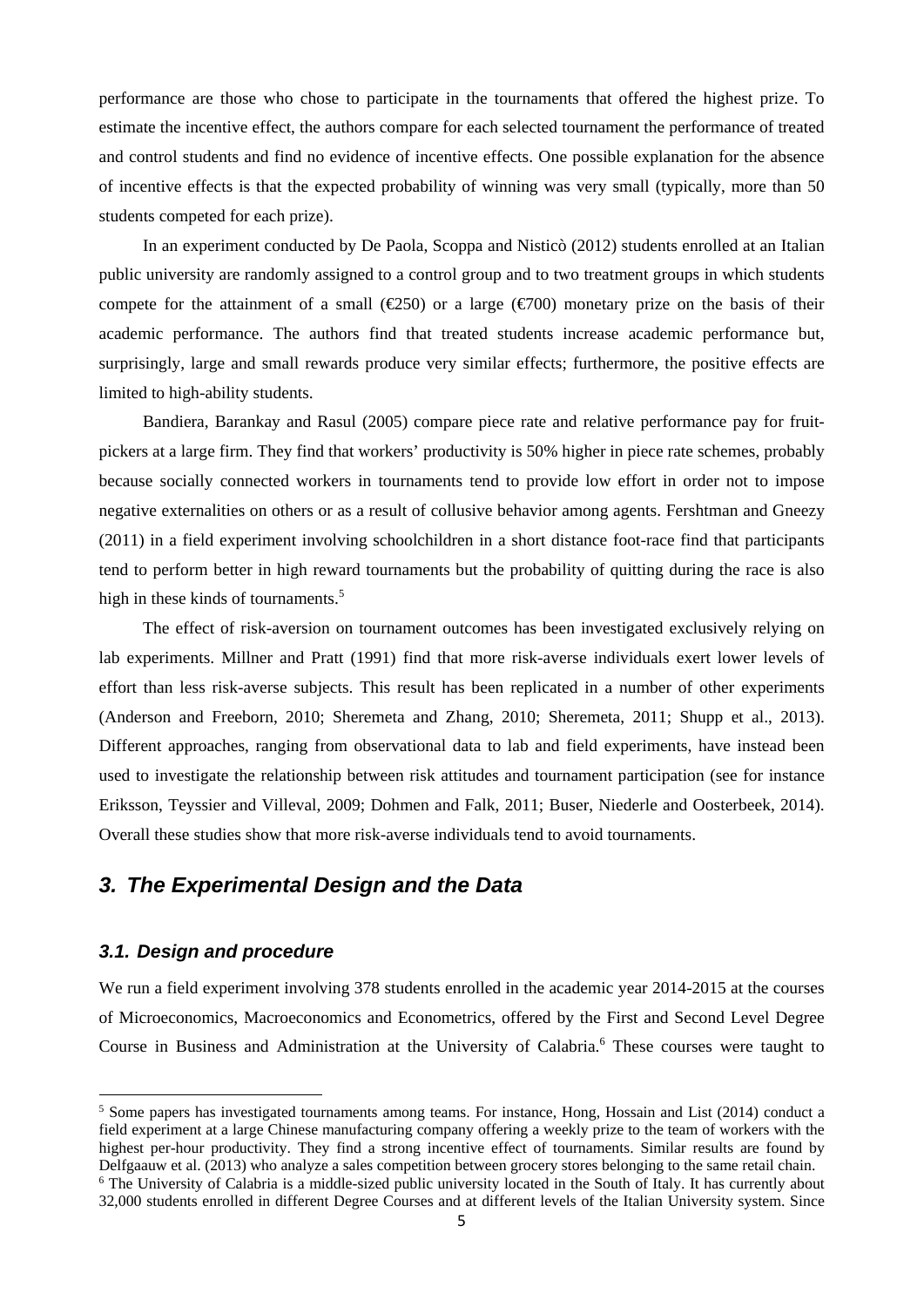students during the second semester (teaching period from February to June). Each course is worth 10 credits, corresponding to 60 hours of teaching and to nominal 250 hours of study. For each course, all students attended the lectures in the same room, at the same time and with the same instructor and teaching material.

At the beginning of the courses, students were invited to join the experiment, in alternative to take the exam in the standard way at the end of the course.<sup>7</sup> In the experiment students take an intermediate exam divided into two parts. The first part included questions or exercises covering about 75% of the teaching material, and students' evaluation was based on their absolute performance ("piece rate"), for a maximum of 25 points. The second part ("tournament") was composed of 10 questions/exercises, covering the remaining 25% of the teaching material, and students were evaluated on the basis of their relative performance with respect to a randomly chosen colleague. Since the experiment concerns a real exam that matters for students' academic career we were not free to structure the whole test as a tournament.

Students joining the experiment were matched in pairs, within each course, on the basis of their high school grades and each pair was randomly assigned to one of three tournament typologies: in Tournament A or "High Spread Tournament", the student with the highest mark obtained 8 points while the student scoring the lowest mark obtained 2 points (with a prize spread of 6 points); in Tournament B or "Medium Spread Tournament " the student with the highest mark obtained 7 points while the student with the lowest mark obtained 3 points (with a prize spread of 4 points); in Tournament C or "Low" Spread Tournament" the student with the highest mark obtained 6 points while the student with the lowest mark obtained 4 points (with a prize spread of 2 points). The points obtained in the tournament were added to the points gained in the piece rate part of the test.

In order to mimic the case of a firm changing the structure of prizes but paying the same total wage to its employees and to guarantee equal opportunity to all students, the three tournaments were structured in order to have the same expected prize (5 points).

Points awarded in the tournament were conditional on the reaching of a minimum threshold of 20% of correct answers. To avoid the risk of collusion among students, we did not allow for draws.<sup>8</sup> In case one student in a pair did not show up at the tournament, the competitor was randomly paired with another student with the same expected ability and the same type of tournament.

In order to complete the exam students joining the experiment had to take a second test at the end of the course covering the remaining teaching material. The exam grade was given by the average marks

<u> Andrewski politika (za obrazu za obrazu za obrazu za obrazu za obrazu za obrazu za obrazu za obrazu za obrazu</u>

the 2001 reform, the Italian University system is organized around three main levels: First Level Degrees (3 years of legal duration), Second Level Degrees (2 years more) and Ph.D. Degrees. In order to gain a First Level Degree students have to acquire a total of 180 credits. Students who have acquired a First Level Degree can undertake a Second Level Degree (acquiring 120 more credits). After having accomplished their Second Level Degree, students can enroll in a Ph.D. degree.

<sup>&</sup>lt;sup>7</sup> The standard exam was structured as in the previous years and consisted of a single exam composed by questions and exercises and covering the whole course program to be taken at the end of the course. It was evaluated on the basis of student's absolute performance worth a maximum of 30 points with a minimum passing line of 18.

<sup>&</sup>lt;sup>8</sup> In case of students with the same score within a pair, a second more careful evaluation was made by the instructor in order to establish a single winner.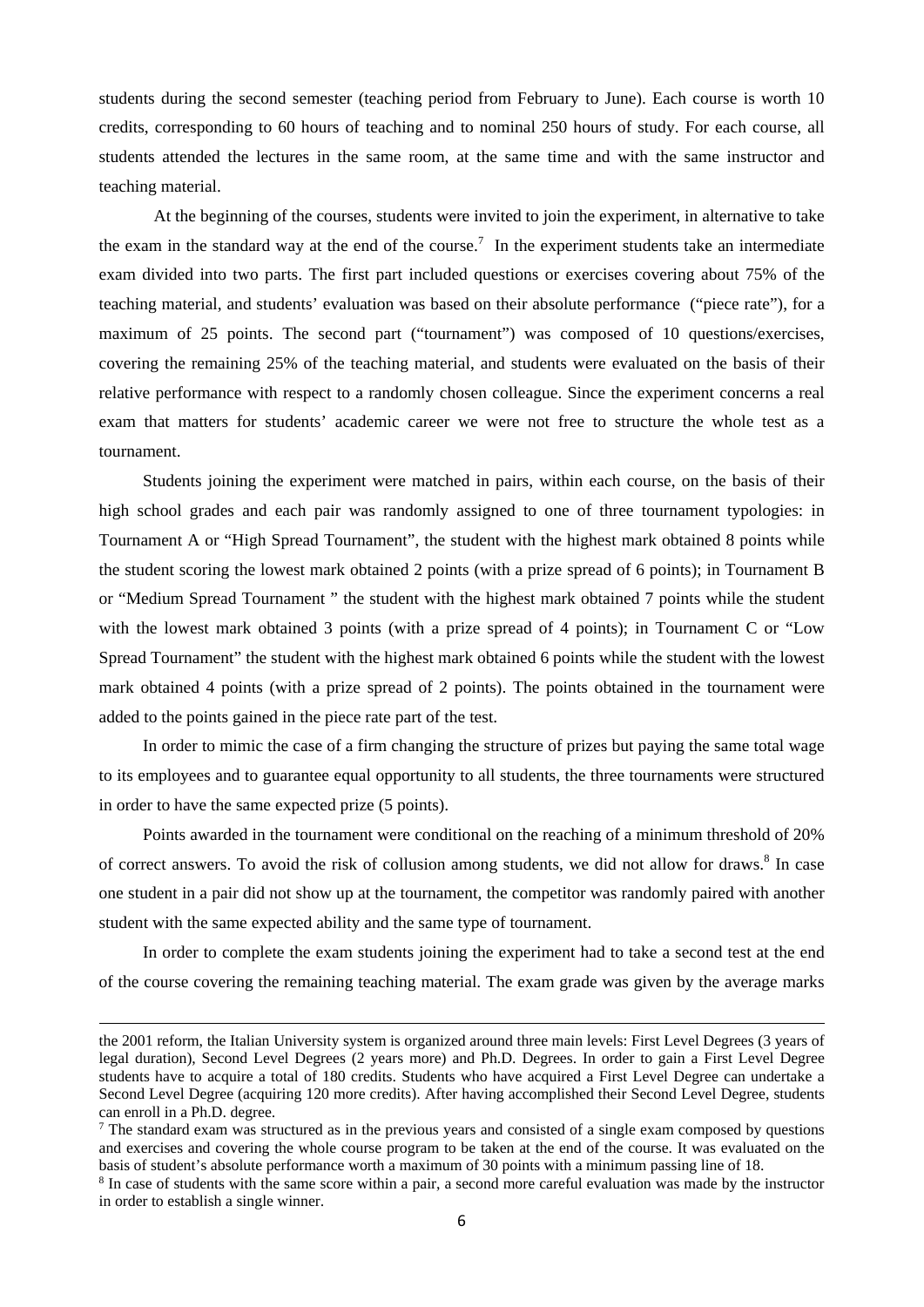obtained at the two tests. The final test was conducted following the standard rules without any competition among students and we do not analyze the related outcomes.

As required by the university administration for ethical reasons, students were free to join the experiment and, after joining it, were free to leave it at any point (after having registered for the experiment or after having taken the intermediate test) and to sit the standard exam. All the rules of the experiment were explained to students. They were given one week of time to choose whether to join to the experiment or to sit the standard exam. To join the experiment students had to fill out an on-line form in which they were also asked to answer a short survey on their family background, on their risk preferences and on the expected grade. Students were reassured that their answers would not have been considered before tests were graded.

A total of 378 students (about 78% of the 484 students enrolled in the 3 courses) decided to join the experiment.<sup>9</sup> Once obtained the list of participating students, within each course, we matched them in pairs on the basis of their high school grade (divided in 8 groups). The aim was to put in competition students with similar abilities, since tournaments with heterogeneous agents are predicted to provide weak incentives both for high abilities agents (quite confident to win) and for "underdogs" (that would be discouraged). Then, we stratified the pairs by course attended and high school grade (divided into quartiles) and randomly assigned them to the three different tournaments. The procedure assigned 124 students to Tournament A, 128 to Tournament B and 126 to Tournament C.

The pairs of students and the assigned tournament structure were immediately communicated to students in the classrooms and on the courses' webpages. Together with this information we also told students the chapters of the course program belonging to the piece rate and to the tournament part, respectively. This because we are interested in investigating the long term component of incentive effects, that is, how different prizes affect the allocation of students' effort to the study of the material of each part in the period going from the announcement of the tournament to the day in which the test was held. We are not interested in the immediate incentive effect of tournaments (i.e. if students exert more effort on the day of the test according to the prizes of the tournament).

The test was held on 18<sup>th</sup> April 2015 and so students had almost two months before their exam to allocate their effort taking into account the proposed incentive structure. 77 students did not show up at the intermediate test (20% of 378 students initially joining). Thus, 301 students took the exam: 102 in Tournament A, 103 in Tournament B and 96 in Tournament C.

The test questions regarding both parts of the intermediate exam were distributed simultaneously at the beginning of the test and students had 105 minutes to complete the whole test. Questions were the same for all the students in each course. Assistant professors marking the tests had no information on the treatment status of students.

<sup>&</sup>lt;sup>9</sup> Estimation results from a Linear Probability Model (not reported) on the full sample of students enrolled in the courses show that younger students and students with a higher High School Grade are significantly more likely to join the experiment. Gender does not affect the decision to take the experiment in a statistically significant way.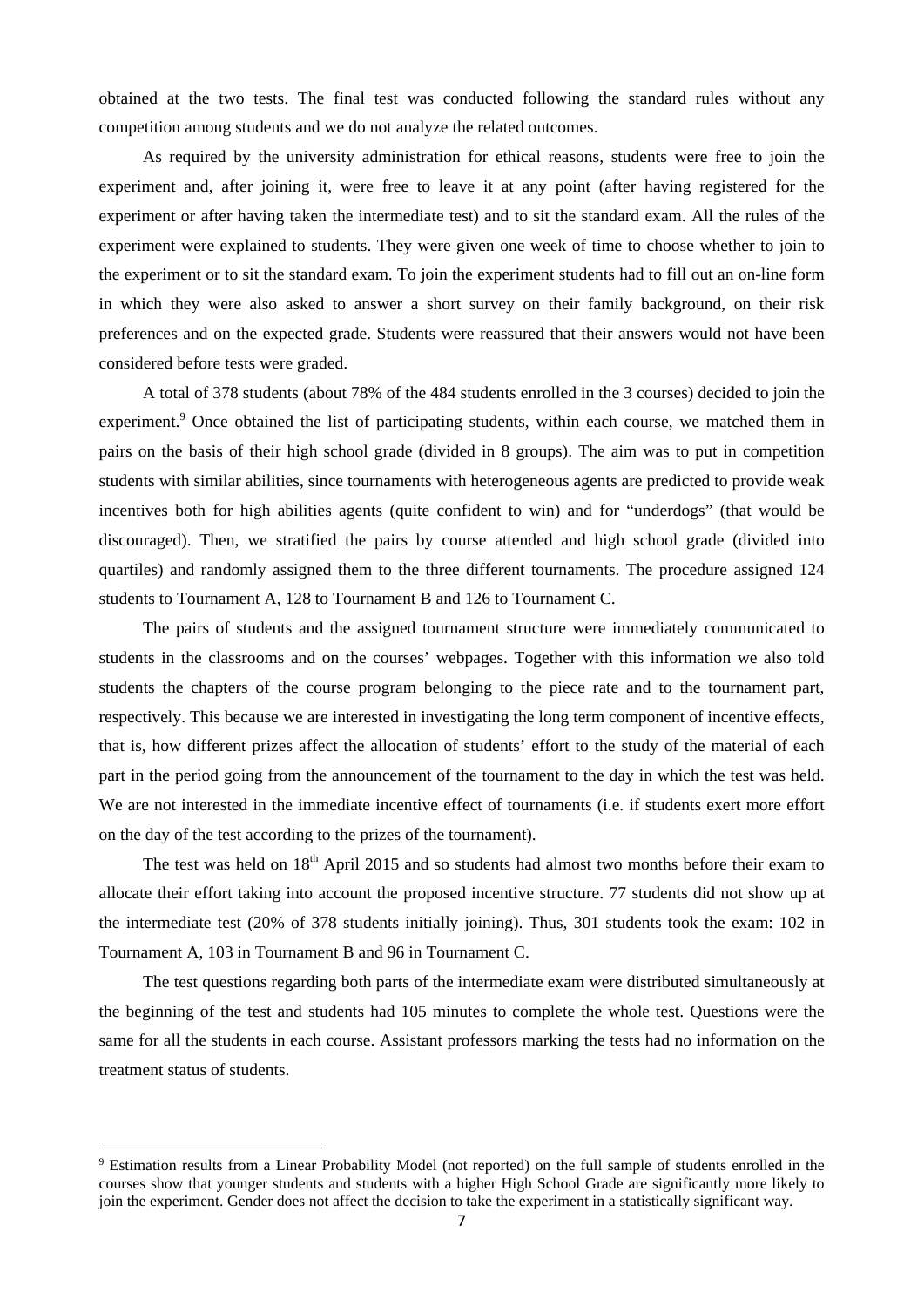#### *3.2. Descriptive Statistics and Balance Checks*

The design of the experiment produced three subsamples of students: those who enrolled in the courses (484), those who joined the experiment (378) and those who actually showed up at the intermediate test (301).

 In Table 1 we provide descriptive statistics separately for the three subsamples of students. About 49% of students attending the courses are women, 49% represents also the proportion of female students joining the experiment while 52% of women took the test. Enrolled students are on average 22.2 years old, but they are somewhat younger in the experiment and among those taking the test (21.7).

Students enrolled in the courses obtained an average *High School Grade* of 82.9 (*High School Grade* ranges between 60 and 100); *High School Grade* becomes higher among students joining the experiment (83.2) and even more among students taking the test (85.1), suggesting a selection of better students in the test. About 50% of students in all three subsamples have studied in a Lyceum. About 53% of enrolled students are resident in the same area in which the University is located (*Same Area* is a dummy equal to one for students coming from the province of Cosenza and 0 otherwise), while this percentage decreases to, respectively, 52% and 50% for students joining the experiment and students actually showing up at the test. $^{10}$ 

Students' answers to the on-line survey filled-in when joining the experiment allow us to build a self-reported measure of risk attitude. The question we asked is the same as in the German Socio-Economic Panel (see Dohmen *et al.*, 2011) and is formulated as follows: "How do you see yourself: are you generally a person who is fully prepared to take risks or do you try to avoid taking risks? Please tick a box on the scale, where the value 1 means: `not at all willing to take risks' and the value 10 means: `very willing to take risks'." We build the variable *Risk Propensity*<sup>11</sup> simply reflecting the values chosen by students. *Risk Propensity* is on average 6.5 for the subsample of students joining the experiment and it is almost the same for students showing up at the test.<sup>12</sup>

In the survey, we also asked students about their parents' education. *Parents' education* represents the average years of education of students' father and mother. In the sample of students joining the experiment the mean is 11.7. It is slightly lower (11.6) for students taking the exam.

Treatment groups were evenly balanced in the subsample of students joining the experiment (about 33% in each type of tournament) and remain balanced also in the subsample of students taking the

<sup>&</sup>lt;sup>10</sup> In the final sample, about 43% of students are students of Microeconomics, 39% are students of Macroeconomics and 17% study Econometrics.

 $11$  To elicit students' attitudes towards risk we also asked students a second question regarding the preferred amount to invest in a risky asset. Specifically we asked: "We would like to ask you a hypothetical question that you should answer as if the situation were a real one. You are offered the opportunity of invest an amount permitting you, with the same probability, either to double the investment or to lose all the capital invested. Which amount you choose to invest? [100,000; 80,000; 60,000; 40,000; 20,000; 0]. Then, we built the variable *Risky Investment* equal to 6 for an investment of 100,000, 5 for an investment of 80,000 and so on. This variable is highly correlated to *Risk Propensity*  $(\rho=0.60)$  In the following econometric analyses we use only *Risk Propensity* but we obtain very similar results using the second measure based on the amount to invest (estimates not reported but available upon requests).

<sup>&</sup>lt;sup>12</sup> Consistently with Dohmen *et al.* (2011) we find that the willingness to take risks is negatively correlated to student's age and high school grade. Women turn out to be significantly more risk-averse. We do not find instead any relationship between parents' education and risk-aversion.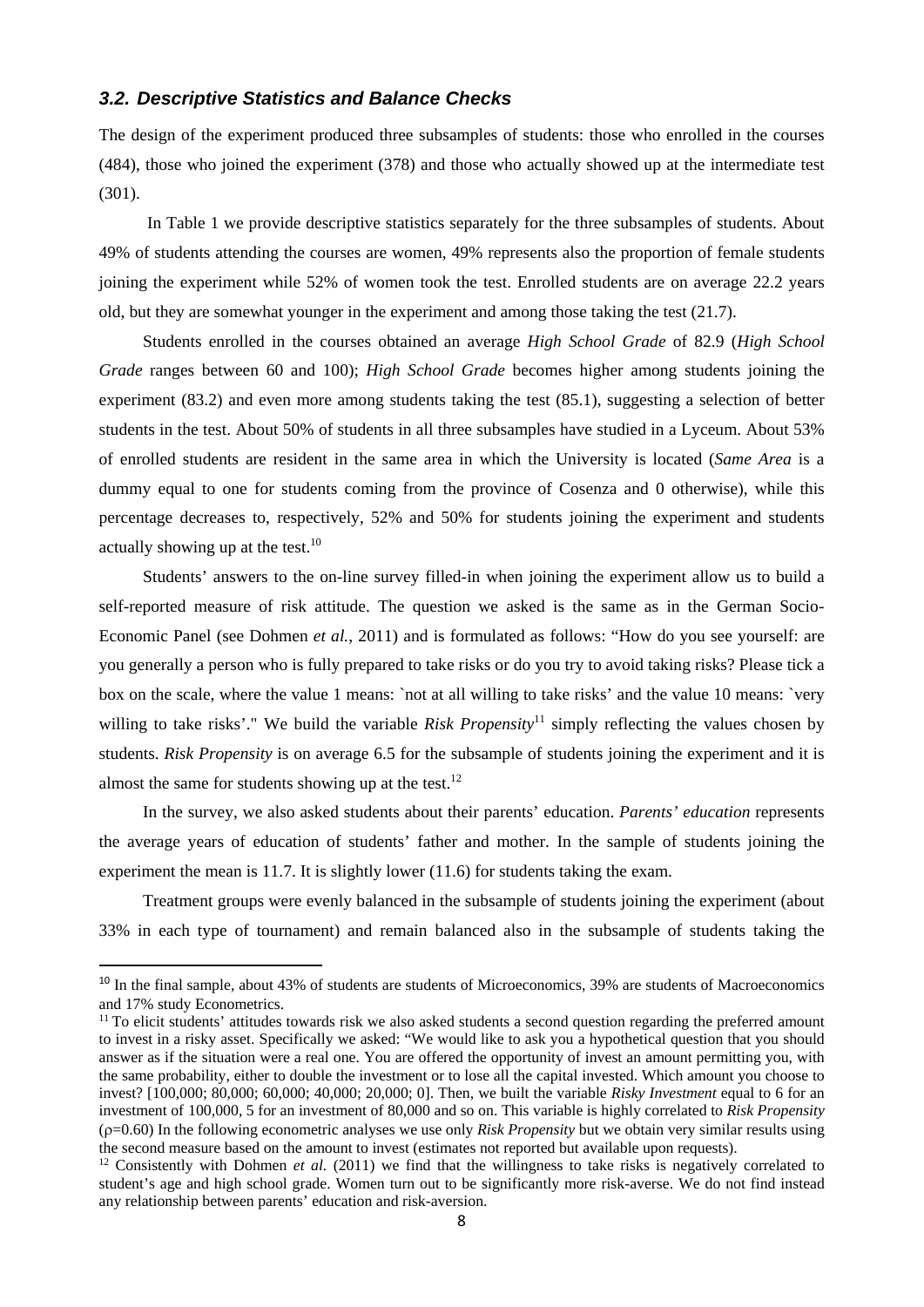intermediate test (about 34% in the *High* and *Medium Spread Tournament* and 32% in the *Low Spread Tournament*).

|                               | Enrolled at the | Joining the |                 |
|-------------------------------|-----------------|-------------|-----------------|
|                               | courses         | Experiment  | Taking the Exam |
| Female                        | 0.488           | 0.487       | 0.522           |
|                               | (0.500)         | (0.500)     | (0.500)         |
| Age                           | 22.236          | 21.757      | 21.788          |
|                               | (2.920)         | (2.601)     | (2.640)         |
| High School Grade             | 82.934          | 83.249      | 85.110          |
|                               | (10.964)        | (11.088)    | (10.812)        |
| Lyceum                        | 0.492           | 0.503       | 0.492           |
|                               | (0.500)         | (0.501)     | (0.501)         |
| Same Area                     | 0.535           | 0.524       | 0.502           |
|                               | (0.499)         | (0.500)     | (0.501)         |
| Micro                         | 0.417           | 0.471       | 0.432           |
|                               | (0.494)         | (0.500)     | (0.496)         |
| Macro                         | 0.423           | 0.370       | 0.395           |
|                               | (0.423)         | (0.484)     | (0.490)         |
| Econometrics                  | 0.159           | 0.159       | 0.173           |
|                               | (0.159)         | (0.366)     | (0.379)         |
| <b>Risk Propensity</b>        |                 | 6.513       | 6.432           |
|                               |                 | (1.808)     | (1.840)         |
| Parents' Education            |                 | 11.712      | 11.571          |
|                               |                 | (3.268)     | (3.124)         |
| <b>High Spread Tournament</b> |                 | 0.328       | 0.339           |
|                               |                 | (0.470)     | (0.474)         |
| Medium Spread Tournament      |                 | 0.339       | 0.342           |
|                               |                 | (0.474)     | (0.475)         |
| Low Spread Tournament         |                 | 0.333       | 0.319           |
|                               |                 | (0.472)     | (0.467)         |
| <b>Tournament Performance</b> |                 |             | 4.122           |
|                               |                 |             | (3.283)         |
| <b>Standard Grade</b>         |                 |             | 12.481          |
|                               |                 |             | (7.367)         |
| <b>Skipped Questions</b>      |                 |             | 3.659           |
|                               |                 |             | (3.647)         |
| <b>Mistakes</b>               |                 |             | 2.230           |
|                               |                 |             | (2.066)         |
| Observations                  | 484             | 378         | 301             |

#### **Table 1. Descriptive Statistics. Mean and SD**

Notes: Standard Deviations are reported in parentheses.

*Tournament Performance* represents the score obtained by students in the competition (ranging from 0 to 10) and is our main dependent variable. Students obtained on average 4.1; the SD is quite high (3.3) and almost 20% of students obtain a score of zero. *Standard Grade* is the score students obtained in the piece rate part of the exam and it ranges from 0 to 25. On average students score 12.5 points out of 25; about 25% of students obtain a score of 7 or less.

For the tournament section we have also calculated how many points students miss because they leave blank the answers (*Skipped Questions*) or because they make mistakes (*Mistakes*). On average students lost 3.7 point because they did not attempt to answer the questions and 2.2 points due to incorrect answers.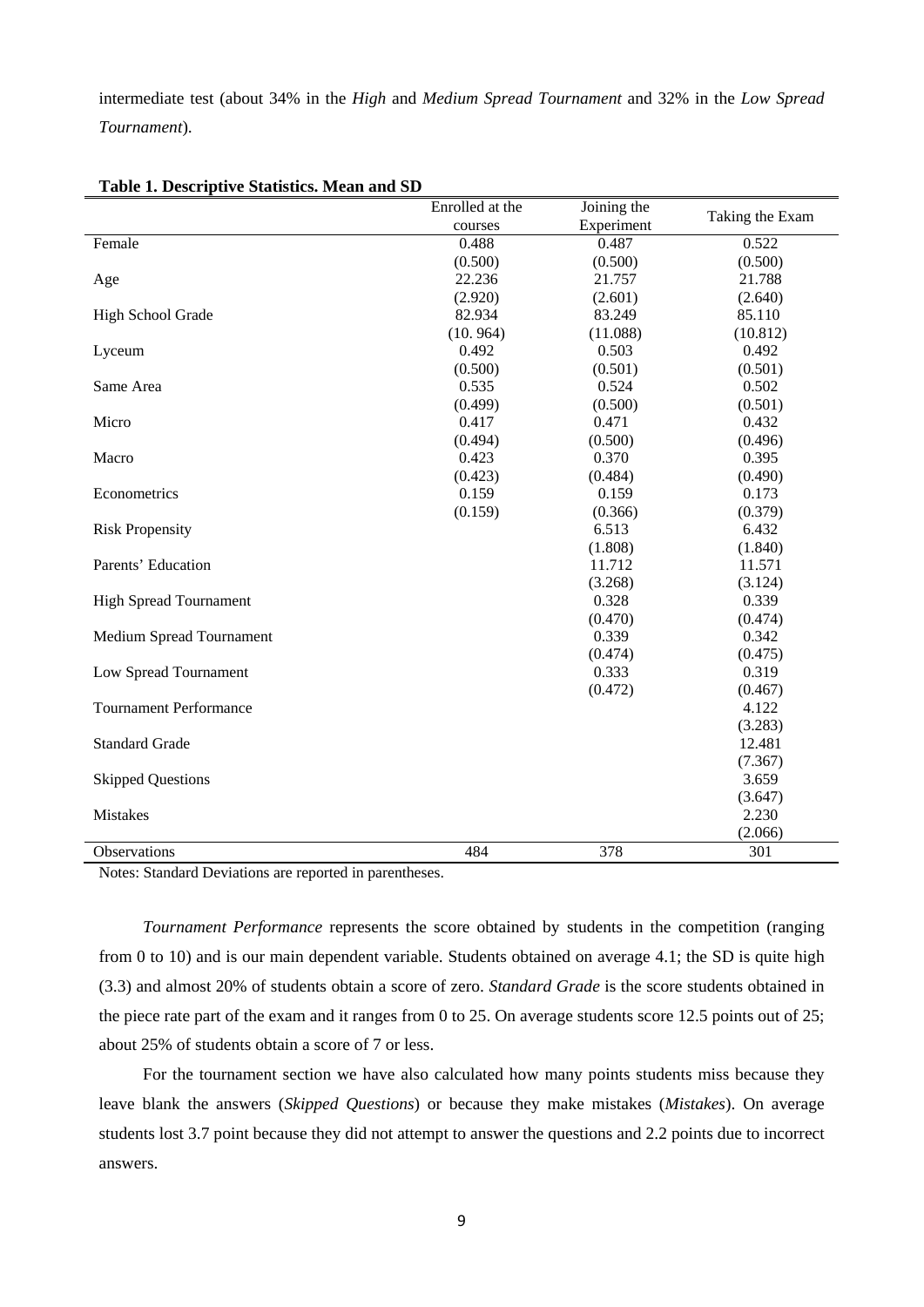To investigate the effects produced by prize spreads in tournaments we need comparable individuals in the three treatment groups. However, the possibility of students to switch to the standard exam after knowing the assigned treatment could have invalidated our random assignment to treatments by introducing a self-selection element in the sample of students who effectively took the exam. Thus, we verify if groups are balanced both among students joining the experiment and among students showing up at the test.

In columns (1) to (3) of Table 2 we report means for a number of individual characteristics for the three treatment groups in the subsample of students joining the experiment (Panel A) and in the subsample of students showing up at the test (Panel B). Columns (4) to (6) report the differences of means and *t*-stats of tests of equality of variables' means for the three pairs of treatments. In the last column, we report the *F*-stats and *p*-values for a test of equality of variables' means across all three groups.

In both subsamples, we are not able to reject the hypothesis that the randomization was successful in creating comparable treatment groups as regards the observable characteristics: there are no significant differences between the treatment status in terms of students' gender, *Age*, *High School Grade*, type of High School attended, *Same Area*, *Parents' Education* and *Risk Propensity*.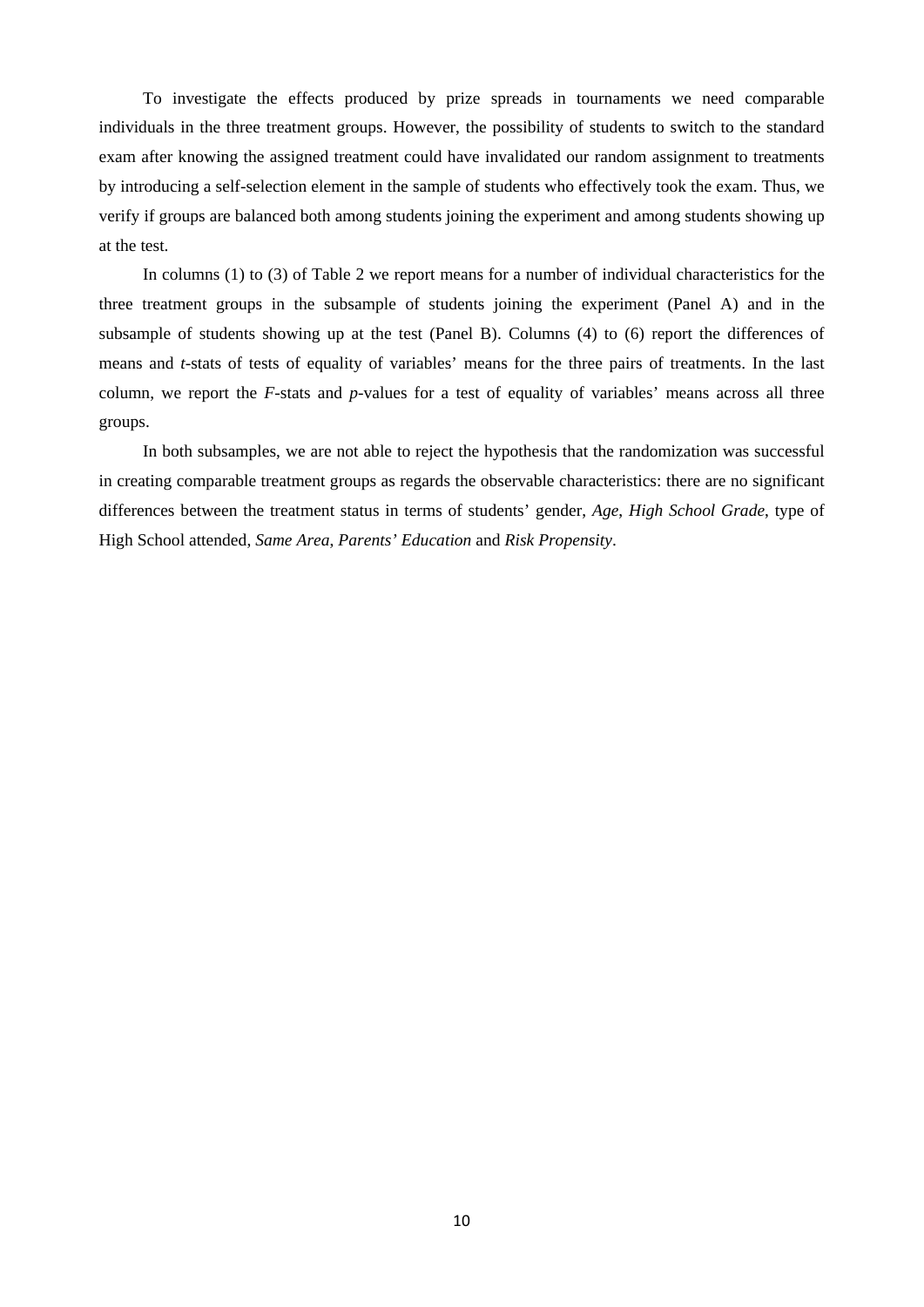| Panel A. Students joining the experiment |           |           |           |                 |                 |                 |                    |
|------------------------------------------|-----------|-----------|-----------|-----------------|-----------------|-----------------|--------------------|
|                                          | (1)       | (2)       | (3)       | (4)             | (5)             | (6)             | (7)                |
|                                          | High      | Medium    | Low       | $(1)$ vs. $(2)$ | $(1)$ vs. $(3)$ | $(2)$ vs. $(3)$ | F-stat             |
|                                          | Spread T. | Spread T. | Spread T. | $(t$ -stat)     | $(t$ -stat)     | $(t$ -stat)     | ( <i>p</i> -value) |
| Female                                   | 0.508     | 0.453     | 0.500     | 0.054           | 0.08            | $-0.047$        | 0.44               |
|                                          |           |           |           | (0.871)         | (0.127)         | $(-0.746)$      | (0.642)            |
| Age                                      | 21.653    | 21.720    | 21.898    | $-0.067$        | $-0.245$        | $-0.177$        | 0.30               |
|                                          |           |           |           | $(-0.211)$      | $(-0.742)$      | $(-0.530)$      | (0.744)            |
| High School Grade                        | 83.387    | 83.133    | 83.230    | 0.254           | 0.157           | $-0.097$        | 0.02               |
|                                          |           |           |           | (0.184)         | (0.110)         | (0.070)         | (0.983)            |
| Lyceum                                   | 0.548     | 0.492     | 0.468     | 0.056           | 0.080           | 0.024           | 0.84               |
|                                          |           |           |           | (0.891)         | (1.26)          | (0.380)         | (0.432)            |
| Same Area                                | 0.532     | 0.500     | 0.540     | 0.032           | $-0.007$        | $-0.039$        | 0.23               |
|                                          |           |           |           | (0.510)         | $(-0.117)$      | $(-0.631)$      | (0.798)            |
| Parents' Education                       | 12.105    | 11.539    | 11.500    | 0.566           | 0.605           | 0.039           | 1.34               |
|                                          |           |           |           | (1.43)          | (1.410)         | (0.095)         | (0.262)            |
| <b>Risk Propensity</b>                   | 6.403     | 6.445     | 6.690     | $-0.042$        | $-0.287$        | $-0.245$        | 0.92               |
|                                          |           |           |           | $(-0.188)$      | $(-1.25)$       | $(-1.06)$       | (0.397)            |
| Obs.                                     | 124       | 128       | 126       |                 |                 |                 |                    |

|  | <b>Table 2. Students' Characteristics across Treatment Groups</b> |  |
|--|-------------------------------------------------------------------|--|
|--|-------------------------------------------------------------------|--|

| Panel B. Students taking the exam |           |           |           |                 |                 |                 |              |  |  |
|-----------------------------------|-----------|-----------|-----------|-----------------|-----------------|-----------------|--------------|--|--|
|                                   | (1)       | (2)       | (3)       | (4)             | (5)             | (6)             | (7)          |  |  |
|                                   | High      | Medium    | Low       | $(1)$ vs. $(2)$ | $(1)$ vs. $(3)$ | $(2)$ vs. $(3)$ | F-stat       |  |  |
|                                   | Spread T. | Spread T. | Spread T. | $(t$ -stat)     | $(t$ -stat)     | $(t$ -stat)     | $(p$ -value) |  |  |
| Female                            | 0.549     | 0.505     | 0.510     | 0.044           | 0.039           | $-0.005$        | 0.23         |  |  |
|                                   |           |           |           | (0.631)         | (0.542)         | $(-0.078)$      | (0.792)      |  |  |
| Age                               | 21.675    | 21.821    | 21.873    | $-0.146$        | $-0.197$        | $-0.051$        | 0.15         |  |  |
|                                   |           |           |           | $(-0.400)$      | $(-0.534)$      | $(-0.133)$      | (0.861)      |  |  |
| High School Grade                 | 84.618    | 85.408    | 85.312    | $-0790$         | $-0.695$        | $-0.095$        | 0.16         |  |  |
|                                   |           |           |           | $(-0.525)$      | $(-0.438)$      | (0.063)         | (0.852)      |  |  |
| Lyceum                            | 0.539     | 0.485     | 0.448     | 0.054           | 0.091           | 0.037           | 0.83         |  |  |
|                                   |           |           |           | (0.767)         | (1.283)         | (0.528)         | (0.436)      |  |  |
| Same Area                         | 0.520     | 0.485     | 0.500     | 0.034           | 0.019           | $-0.014$        | 0.12         |  |  |
|                                   |           |           |           | (0.487)         | (0.274)         | $(-0.204)$      | (0.887)      |  |  |
| Parents' Education                | 12.029    | 11.553    | 11.104    | 0.476           | 0.925           | 0.449           | 2.19         |  |  |
|                                   |           |           |           | (1.10)          | (2.029)         | (1.039)         | (0.114)      |  |  |
| <b>Risk Propensity</b>            | 6.314     | 6.378     | 6.614     | $-0.065$        | $-0.301$        | $-0.236$        | 0.73         |  |  |
|                                   |           |           |           | $(-0.260)$      | $(-1.127)$      | $(-0.892)$      | (0.485)      |  |  |
| Obs.                              | 102       | 103       | 96        |                 |                 |                 |              |  |  |

Note. In columns (1), (2) and (3) are reported variable means. In columns (4), (5) and (6) we report differences of means and the corresponding t-stat in parentheses. In column (7), we report the *F*-statistic and *p*-value for a test of equality of variable means across all three groups.

As a further check, in Appendix A (Table A1) we also analyze the probability of taking the exam on the sample of students joining the experiment. We find that the decision to take the test is not affected by the assigned type of tournament and is not related to students' risk propensity.

## *4. Students' Performance in Relation to Prize Spreads*

In this section we investigate the incentive effects of tournaments with different prize spreads. By virtue of random assignment to different types of tournaments we know that participants have the same observable and unobservable characteristics and thus we are able to exclude that selection effects are driving our results.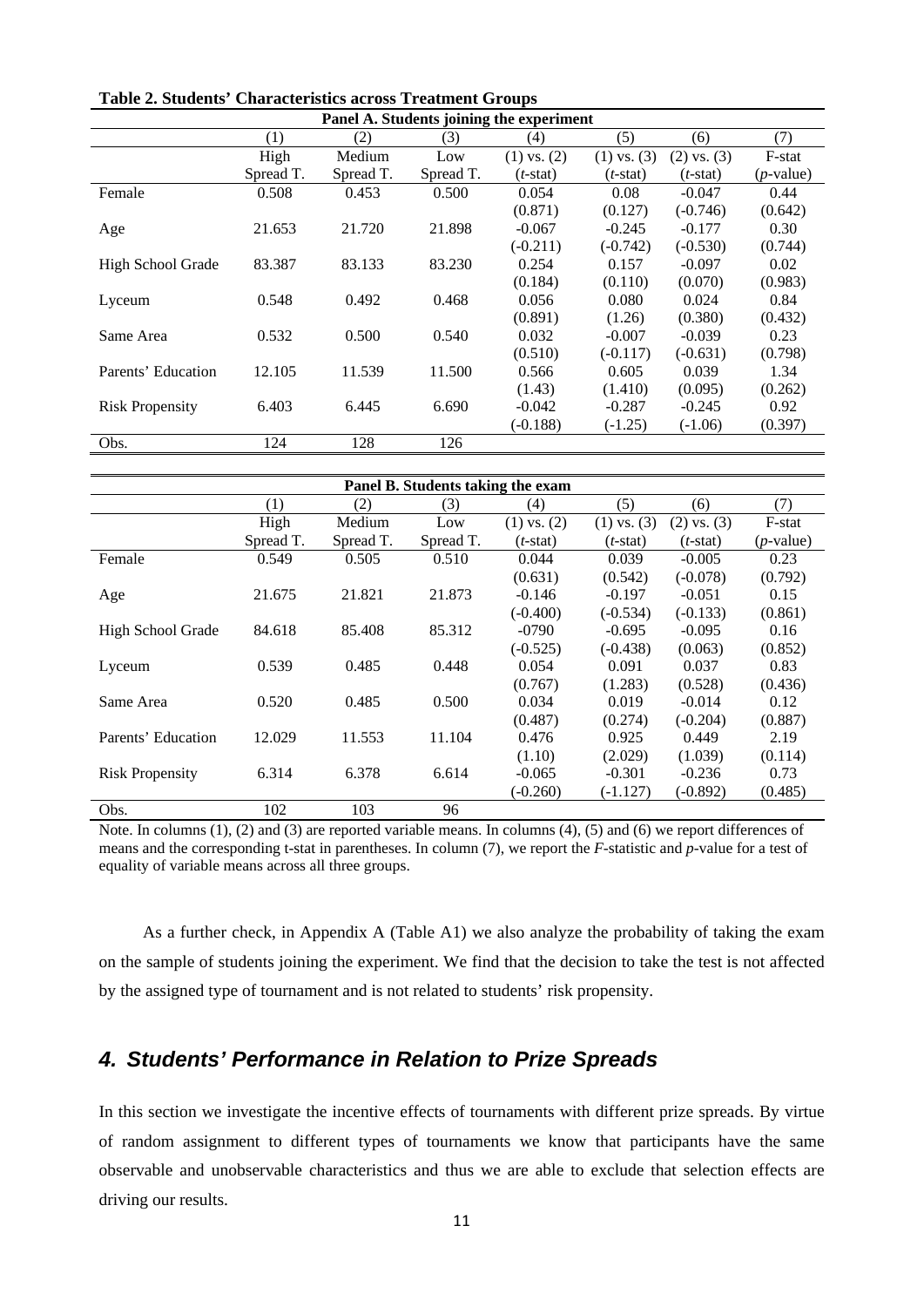We analyze the effect of prize spreads by estimating several specifications of the following OLS model:

Tournament Performance<sub>i</sub> = 
$$
\beta_0 + \beta_1
$$
(High Spread Tournament<sub>i</sub>) +  $\beta_2$ (Median Spectromament<sub>i</sub>) +  $\beta_3 X_i + \varepsilon_i$ 

where the dependent variable, *Tournament Performance*, is the total score that the student obtains in the competition part of the test; *High Spread Tournament<sub>i</sub>* is a dummy variable for students assigned to the tournament with the highest spread (8 points for the winner and 2 for the loser); *Medium Spread Tournament<sub>i</sub>* is a dummy variable for students in the tournament with the medium spread (7 points for the winner and 3 for the loser); students assigned to the tournament with the lowest spread (6 points for the winner and 4 for the loser) are left as the reference category:  $\beta_1$  and  $\beta_2$  represent the causal effect in terms of student's performance of being assigned to the high spread and medium spread tournament with respect to the low spread tournament, respectively;  $X_i$  denotes the vector of student's predetermined characteristics and cognitive abilities;  $\varepsilon_i$  is an error term.

Table 3 reports OLS estimates for the impact of price spreads on students' academic performance. In all our regressions Standard Errors are corrected for heteroskedasticity. The first specification controls only for the impact of the two tournaments with the largest and medium spreads (and for dummies of course attended). It emerges that neither being assigned to the tournament with the highest spread nor to the tournament with the medium spread produce any effect on students' performance: the coefficients are negative but far from being statistically significant. The second specification adds among controls students' gender and age. Women tend to perform better while older students achieve worse grades. The impact of prize spreads is still statistically not significant.

In the third specification we add some measures of students' abilities: *High School Grade*, *Lyceum* and *Parents' Education* and control for students' area of residence. While the measures of abilities tend to affect positively the score obtained at the competition (in particular, 10 points more of *High School Grade* increase by 1.37 the performance at the competition, an effect that corresponds to about 0.4 Standard Deviations of the dependent variable). Again, the effects of competing in tournaments with larger prize spreads are negative but not statistically significant.<sup>13</sup>

In the specification in column (4) we also control for students' self-reported risk attitude (*Risk Propensity*). Adding this control does not change our main results: taking part in tournaments paying larger prizes does not affect students' performance. The attitude towards risk of students does not seem to affect directly their performance.

Since individuals in tournaments take strategic decisions that could be affected by the characteristics of the competitors, in column (5) we control for some opponents' characteristics: gender,

<sup>13</sup> We also run a specification controlling for student's *Expected Grade* (a measure of self-reported ability). The direct effect is positive and statistically significant but the impact of type of tournament does not change.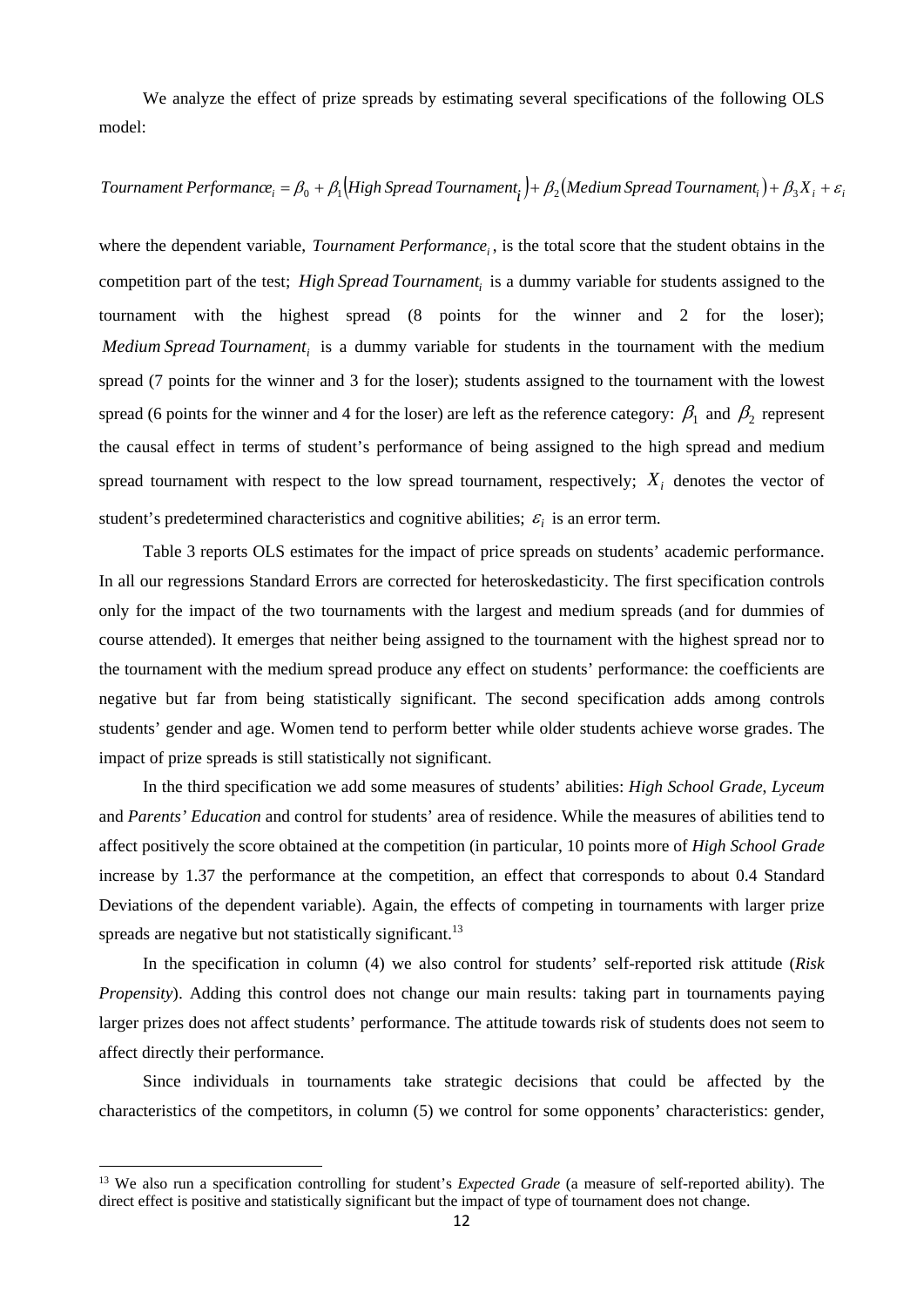Age and *Lyceum*.<sup>14</sup> None of them turns out to be statistically significant and in addition the impact of tournament's type is still not significant.

|                        | (1)      | (2)         | (3)         | (4)         | (5)         |
|------------------------|----------|-------------|-------------|-------------|-------------|
| High Spread T.         | $-0.263$ | $-0.387$    | $-0.342$    | $-0.355$    | $-0.353$    |
|                        | (0.458)  | (0.451)     | (0.415)     | (0.419)     | (0.417)     |
| Medium Spread T.       | $-0.089$ | $-0.131$    | $-0.162$    | $-0.171$    | $-0.180$    |
|                        | (0.459)  | (0.448)     | (0.405)     | (0.407)     | (0.411)     |
| Macro                  | $-0.211$ | 0.030       | $-0.284$    | $-0.266$    | $-0.204$    |
|                        | (0.414)  | (0.418)     | (0.390)     | (0.388)     | (0.410)     |
| Econometrics           | 1.380*** | 3.294***    | 1.804**     | 1.810**     | $2.233**$   |
|                        | (0.529)  | (0.750)     | (0.841)     | (0.839)     | (1.107)     |
| Female                 |          | $1.207***$  | 0.528       | 0.519       | 0.544       |
|                        |          | (0.373)     | (0.349)     | (0.349)     | (0.356)     |
| Age                    |          | $-0.373***$ | $-0.310***$ | $-0.316***$ | $-0.320***$ |
|                        |          | (0.097)     | (0.107)     | (0.107)     | (0.106)     |
| High School Grade      |          |             | $0.137***$  | $0.136***$  | $0.135***$  |
|                        |          |             | (0.016)     | (0.017)     | (0.017)     |
| Lyceum                 |          |             | 0.462       | 0.474       | 0.488       |
|                        |          |             | (0.331)     | (0.331)     | (0.336)     |
| Parents' Education     |          |             | 0.052       | 0.051       | 0.057       |
|                        |          |             | (0.058)     | (0.058)     | (0.059)     |
| Same Area              |          |             | 0.176       | 0.170       | 0.139       |
|                        |          |             | (0.326)     | (0.328)     | (0.331)     |
| <b>Risk Propensity</b> |          |             |             | $-0.038$    | $-0.046$    |
|                        |          |             |             | (0.095)     | (0.095)     |
| <b>Female Rival</b>    |          |             |             |             | $-0.096$    |
|                        |          |             |             |             | (0.341)     |
| Rival's Age            |          |             |             |             | $-0.057$    |
|                        |          |             |             |             | (0.111)     |
| Rival's Lyceum         |          |             |             |             | $-0.388$    |
|                        |          |             |             |             | (0.343)     |
| Constant               | 4.087*** | 11.225***   | $-2.025$    | $-1.576$    | 0.042       |
|                        | (0.418)  | (2.063)     | (2.632)     | (2.870)     | (3.841)     |
| <b>Observations</b>    | 301      | 301         | 301         | 301         | 301         |
| Adjusted R-squared     | 0.018    | 0.078       | 0.250       | 0.248       | 0.244       |

**Table 3. Prize Spreads and Students' Performance. OLS Estimates** 

Notes: The dependent variable is *Tournament Performance*. Standard errors (corrected for heteroskedasticity) are reported in parentheses. The symbols \*\*\*, \*\*, \* indicate that the coefficients are statistically significant at the 1, 5 and 10 percent level, respectively.

By examining students' achievement on the exam, it is easy to realize that a large number of students took the exam without effectively providing an adequate level of effort. For example, 57 students (19%) obtained a score of 0 in the competition part, while 40% of students obtain 10 point or less (out of 25) in the piece-rate part. In the Italian system it is usual that students take the exam more than once (students are allowed to take the exam up to 5 times in an academic year) and so their incentives to study are not so strong. The effects of our treatments could be diluted by the presence of this kind of students, since they tend to study little regardless of the assigned treatment.

<sup>&</sup>lt;sup>14</sup> Given that pairs of students were formed on the basis of their high school grades, the correlation between own and *Rival's High School Grade* is 0.98. For this reason we do not control for this rival's characteristic. If we include *Rival's High School Grade* results are very similar but the two *High School Grade* variables are not significant because of their high collinearity.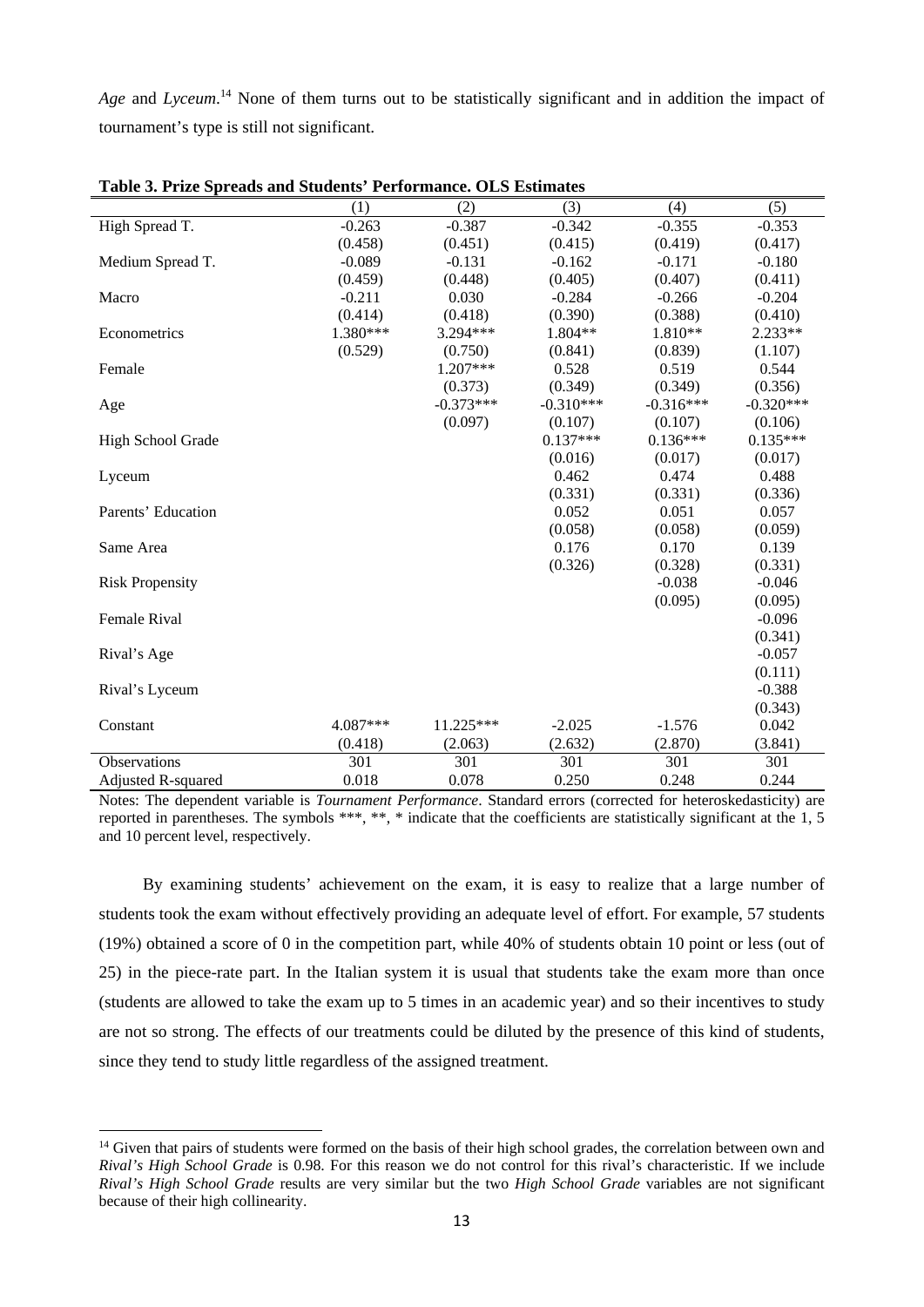Therefore, we focus on students that we assume studied for the exam, not just came to attempt it, by excluding students that obtain a *Standard Grade* below 13 (these students would not have passed the exam adding an expected score of 5 in the competition part) and run the same regressions of Table 3 on this sample of 144 students.<sup>15</sup> Estimates are reported in Table 4. Now we find that in general students assigned to the *High Spread Tournament* tend to perform worse than students assigned to the *Low Spread Tournament* – from 0.7 to 0.9 points according to the specification. The corresponding *p*-values are around 0.05-0.13.

Furthermore, the performance of students in the *Medium Spread Tournament* is about 0.6 points lower than the reference category, although this effect is rather imprecisely estimated (*p*-values are around 0.15). Overall, the evidence suggests that larger spreads tend to worsen students' performance.

We do not find statistically significant differences between men and women according to prize spreads, although, with respect to men, women seem to perform worse in *High Spread Tournaments* but better in *Medium Spread Tournaments*. 16

<sup>&</sup>lt;sup>15</sup> Whereas in the whole sample 57 students (19%) obtain a score of 0 in the competition part, in this restricted sample only 1 student scores 0. Changing slightly the threshold of 13 has little effect on our estimates.<br><sup>16</sup> For similar findings in a related experiment see De Paola, Gioia and Scoppa (2015).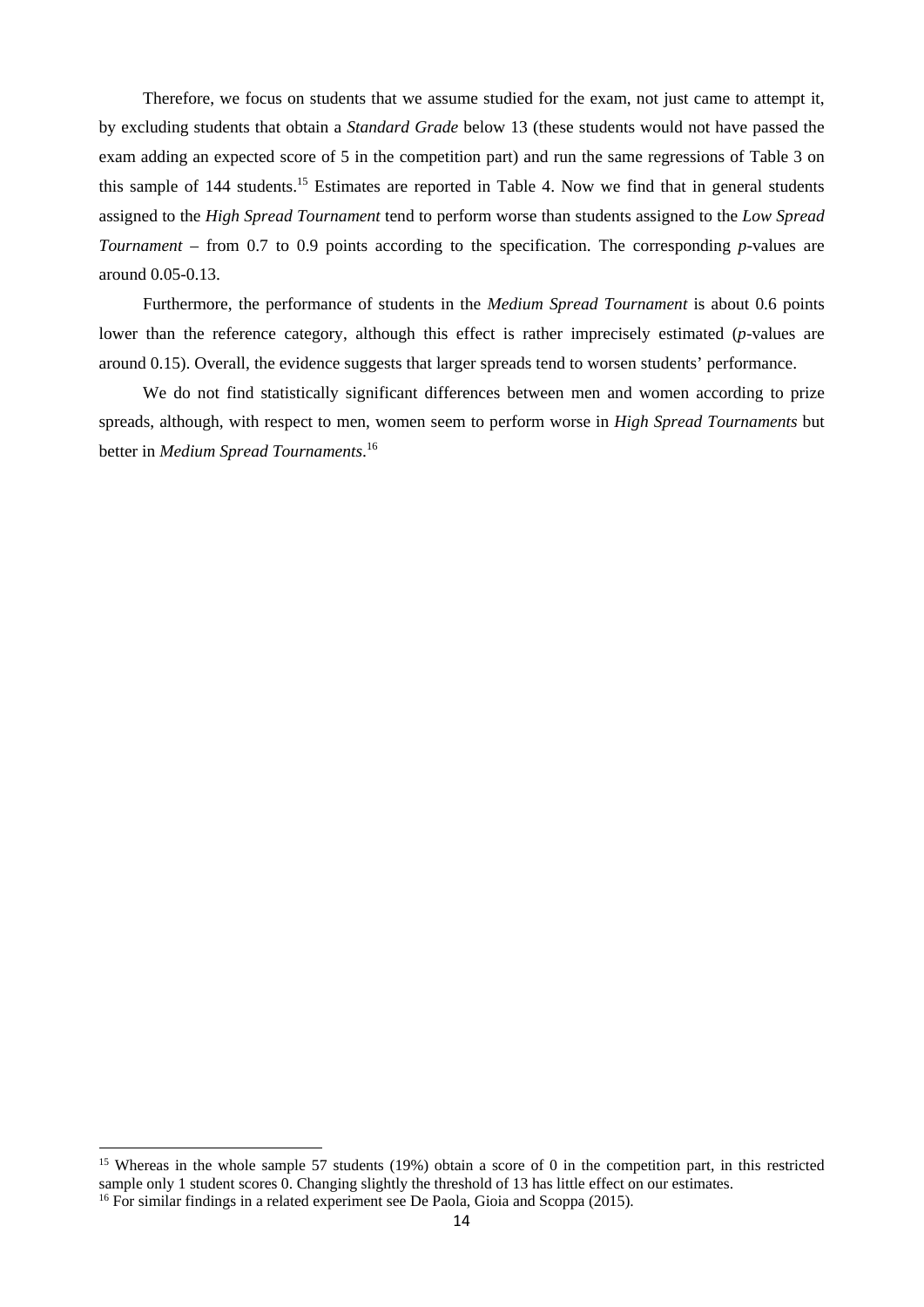|                           | (1)         | (2)         | (3)         | (4)         | (5)         |
|---------------------------|-------------|-------------|-------------|-------------|-------------|
| High Spread T.            | $-0.665$    | $-0.922*$   | $-0.932*$   | $-0.903*$   | $-0.761$    |
|                           | (0.492)     | (0.472)     | (0.483)     | (0.486)     | (0.497)     |
| Medium Spread T.          | $-0.522$    | $-0.692$    | $-0.659$    | $-0.660$    | $-0.656$    |
|                           | (0.490)     | (0.471)     | (0.463)     | (0.466)     | (0.462)     |
| Macro                     | $-1.468***$ | $-0.954**$  | $-1.059**$  | $-1.129**$  | $-1.073**$  |
|                           | (0.461)     | (0.455)     | (0.442)     | (0.436)     | (0.471)     |
| Econometrics              | $-0.683$    | $2.116***$  | 1.539**     | $1.562**$   | 1.404       |
|                           | (0.605)     | (0.720)     | (0.755)     | (0.755)     | (1.149)     |
| Female                    |             | 0.175       | 0.004       | 0.006       | $-0.015$    |
|                           |             | (0.403)     | (0.415)     | (0.412)     | (0.405)     |
| Age                       |             | $-0.605***$ | $-0.538***$ | $-0.534***$ | $-0.556***$ |
|                           |             | (0.104)     | (0.115)     | (0.115)     | (0.118)     |
| High School Grade         |             |             | $0.052**$   | $0.054**$   | $0.064***$  |
|                           |             |             | (0.023)     | (0.023)     | (0.023)     |
| Lyceum                    |             |             | 0.293       | 0.239       | 0.242       |
|                           |             |             | (0.392)     | (0.392)     | (0.399)     |
| Parents' Education        |             |             | 0.041       | 0.034       | 0.029       |
|                           |             |             | (0.074)     | (0.075)     | (0.082)     |
| Same Area                 |             |             | 0.292       | 0.294       | 0.405       |
|                           |             |             | (0.384)     | (0.385)     | (0.390)     |
| <b>Risk Propensity</b>    |             |             |             | 0.125       | 0.130       |
|                           |             |             |             | (0.120)     | (0.119)     |
| Female Rival              |             |             |             |             | $-0.749*$   |
|                           |             |             |             |             | (0.390)     |
| Rival's Age               |             |             |             |             | 0.047       |
|                           |             |             |             |             | (0.137)     |
| Rival's Lyceum            |             |             |             |             | 0.110       |
|                           |             |             |             |             | (0.436)     |
| Constant                  | $7.668***$  | 20.069***   | 13.381***   | 12.474***   | $-0.761$    |
|                           | (0.446)     | (2.267)     | (3.656)     | (3.820)     | (0.497)     |
| Observations              | 144         | 144         | 144         | 144         | 144         |
| <b>Adjusted R-squared</b> | 0.050       | 0.149       | 0.163       | 0.163       | 0.167       |

**Table 4. Prize Spreads and Students' Performance. Excluding Students with Low Scores. OLS Estimates** 

Notes: The dependent variable is *Tournament Performance*. Standard errors (corrected for heteroskedasticity) are reported in parentheses. The symbols \*\*\*, \*\*, \* indicate that the coefficients are statistically significant at the 1, 5 and 10 percent level, respectively.

Alternatively, instead of focusing on a specific subsample of students, we use the whole sample and control for the grade students have obtained in the piece rate part of the exam as a further measure of abilities. We run our main regressions and report our estimates in Table 5. Ten additional points of *Standard Grade* increase performance in the competition part by 3.5 points (*t*-stat=19). Standard errors are almost halved thanks to this very good measure of student's abilities. More importantly, we find that *High Spread Tournament* causes a decrease in the performance of about 0.5 points, significant at the 5 or 10 percent level. In these specifications, we find that *Medium Spread Tournament* does not produce any effect on students' performance.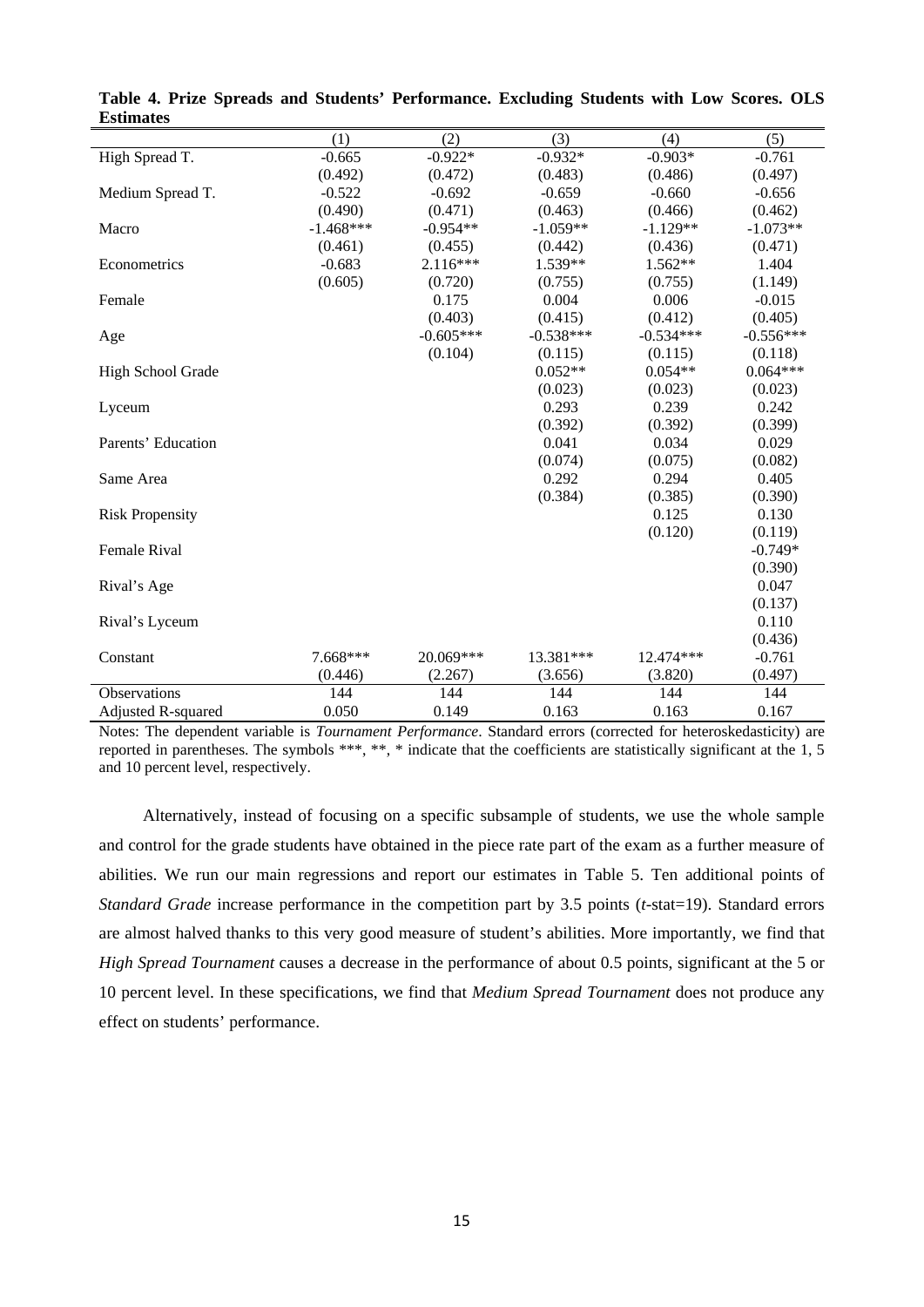|                        | (1)        | (2)        | (3)        | (4)        | (5)        |
|------------------------|------------|------------|------------|------------|------------|
| High Spread T.         | $-0.546*$  | $-0.584**$ | $-0.573**$ | $-0.534*$  | $-0.482*$  |
|                        | (0.280)    | (0.281)    | (0.276)    | (0.279)    | (0.279)    |
| Medium Spread T.       | 0.026      | 0.008      | $-0.015$   | 0.015      | 0.028      |
|                        | (0.271)    | (0.269)    | (0.263)    | (0.265)    | (0.263)    |
| <b>Standard Grade</b>  | $0.350***$ | $0.341***$ | $0.316***$ | $0.320***$ | $0.321***$ |
|                        | (0.014)    | (0.015)    | (0.016)    | (0.016)    | (0.016)    |
| Macro                  | $-0.301$   | $-0.214$   | $-0.279$   | $-0.336$   | $-0.337$   |
|                        | (0.242)    | (0.263)    | (0.260)    | (0.258)    | (0.273)    |
| Econometrics           | 0.610      | 1.309**    | 0.991      | 0.963      | 0.807      |
|                        | (0.376)    | (0.637)    | (0.667)    | (0.673)    | (0.851)    |
| Female                 |            | $0.440*$   | 0.290      | 0.314      | 0.318      |
|                        |            | (0.240)    | (0.244)    | (0.242)    | (0.246)    |
| Age                    |            | $-0.133*$  | $-0.135$   | $-0.117$   | $-0.113$   |
|                        |            | (0.079)    | (0.082)    | (0.084)    | (0.084)    |
| High School Grade      |            |            | $0.047***$ | $0.048***$ | $0.051***$ |
|                        |            |            | (0.013)    | (0.013)    | (0.013)    |
| Lyceum                 |            |            | 0.110      | 0.070      | 0.085      |
|                        |            |            | (0.220)    | (0.220)    | (0.222)    |
| Parents' Education     |            |            | 0.035      | 0.036      | 0.035      |
|                        |            |            | (0.039)    | (0.039)    | (0.040)    |
| Same Area              |            |            | 0.327      | 0.347      | $0.373*$   |
|                        |            |            | (0.224)    | (0.224)    | (0.225)    |
| <b>Risk Propensity</b> |            |            |            | $0.117*$   | $0.120*$   |
|                        |            |            |            | (0.069)    | (0.069)    |
| Female Rival           |            |            |            |            | $-0.299$   |
|                        |            |            |            |            | (0.226)    |
| Rival's Age            |            |            |            |            | 0.031      |
|                        |            |            |            |            | (0.074)    |
| Rival's Lyceum         |            |            |            |            | $-0.124$   |
|                        |            |            |            |            | (0.231)    |
| Constant               | $-0.060$   | 2.583      | $-1.470$   | $-2.841$   | $-3.614$   |
|                        | (0.262)    | (1.673)    | (2.047)    | (2.173)    | (2.763)    |
| Observations           | 301        | 301        | 301        | 301        | 301        |
| Adjusted R-squared     | 0.633      | 0.639      | 0.655      | 0.658      | 0.657      |

Notes: The dependent variable is *Tournament Performance*. Standard errors (corrected for heteroskedasticity) are reported in parentheses. The symbols \*\*\*, \*\*, \* indicate that the coefficients are statistically significant at the 1, 5 and 10 percent level, respectively.

Since *Tournament Performance* is a limited variable ranging between 0 to 10, we also experiment using a Tobit estimator, allowing for left-censored observations at a score of 0 and for right-censored observations at a score of 10. We run the same specifications of Table 5. The negative effect of *High Spread Tournament* is confirmed in Tobit estimates (results not reported and available upon request).

As a further check we also use the prize spread in linear form, building a variable *Spread* equal to 6 for individuals in *High Spread Tournament*, 4 for those in *Medium Spread Tournament* and 2 for those in *Low Spread Tournament*. When we control for *Spread* instead of the two treatment dummies we find that *Spread* has a negative and significant impact (coefficient is around -0.14, with a t-stat of -2.1) on students' tournament performance (estimates not reported).

In principle, the assignment of students to the three different tournaments might have affected their performance not only at the competition part of the test, but also at the piece rate section. Students could have reacted to the prize structure by substituting effort from one section of the test to the other. To analyze this aspect we replicate specifications reported in Table 3 considering as a dependent variable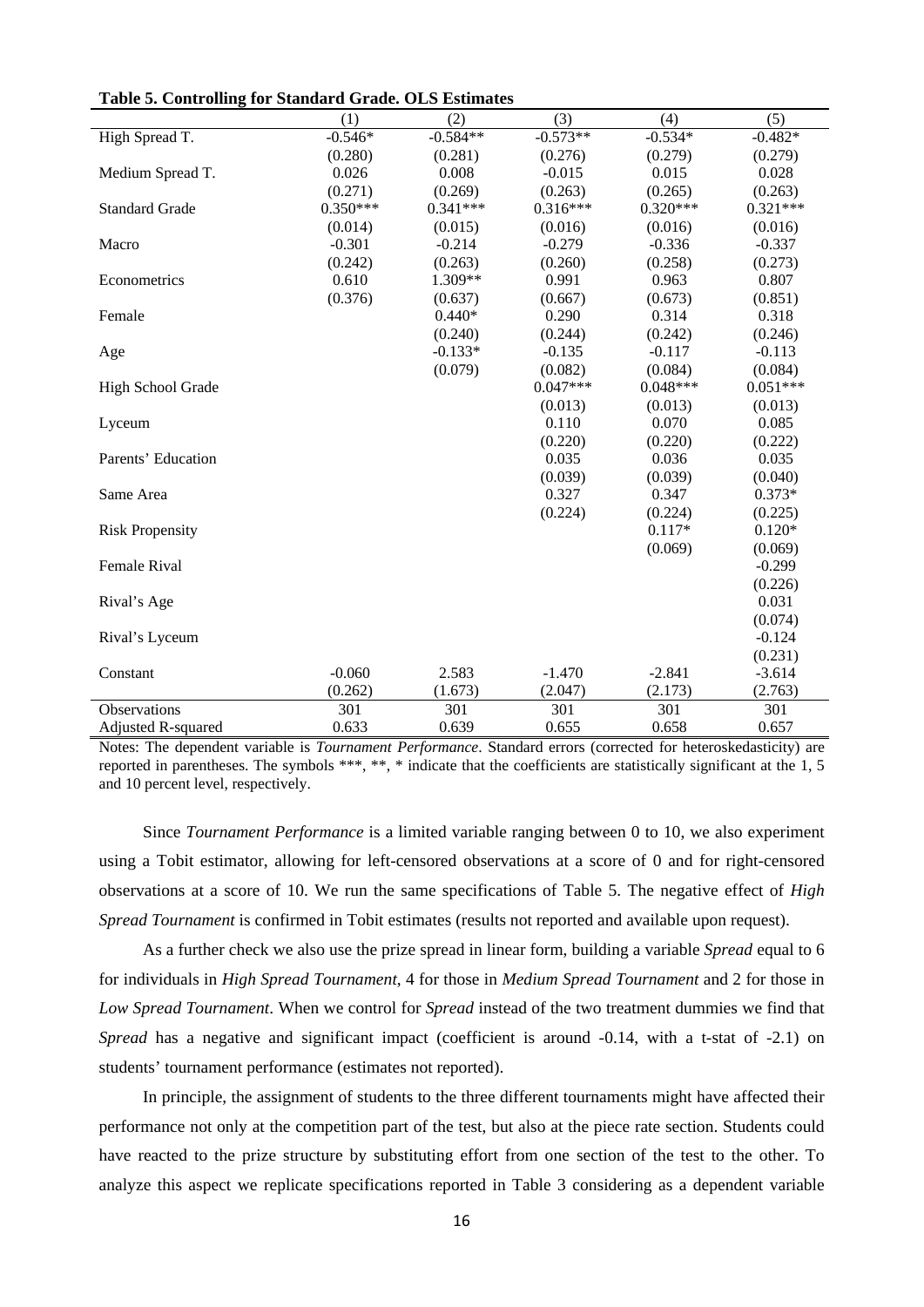*Standard Grade*. In all specifications (reported in Appendix B, Table B1), we do not find any statistically significant treatment effect on students' performance in the piece rate section, suggesting that students have not been affected by prize spreads in deciding how much to study for the piece rate part of the test.

### *5. Risk-Aversion and Incentive Effects of Tournaments*

In this section we investigate whether the responses of students to tournaments with different prize spreads depend on their attitudes toward risk. The direct effect of larger prize spreads is that they increase the variance of earnings and therefore reduce the expected utility of risk-averse agents. A second effect, the so-called "strategic uncertainty" – pointed out by Bull *et al.* (1987) – is that since tournaments require that individuals behave strategically and take into account how competitors will play, the risks are magnified if agents are, realistically, uncertain about competitors' abilities, or their rationality, riskattitude or cost-of-effort, etc., and are thus uncertain about how opponents will play the game. Riskaverse agents will suffer more from this further source of uncertainty.

In order to empirically analyze the relationship between risk-aversion and performance in tournaments, we use the measure of students' risk-aversion that we elicited in the preliminary survey and we include in our main regressions the variable *Risk Propensity* and two interaction terms between the latter and the two dummies *High Spread Tournament* and *Medium Spread Tournament*.

The corresponding OLS estimates are reported in Table 6. In column (1) we only control for dummies of the attended course. In column (2) we control also for *Female* and *Age*. In column (3) we control for *High School Grade*, *Lyceum*, *Parents' Education* and *Same Area* while in column (4) we include competitor's characteristics (Gender, Age, Lyceum). The coefficients of control variables are not reported to save space.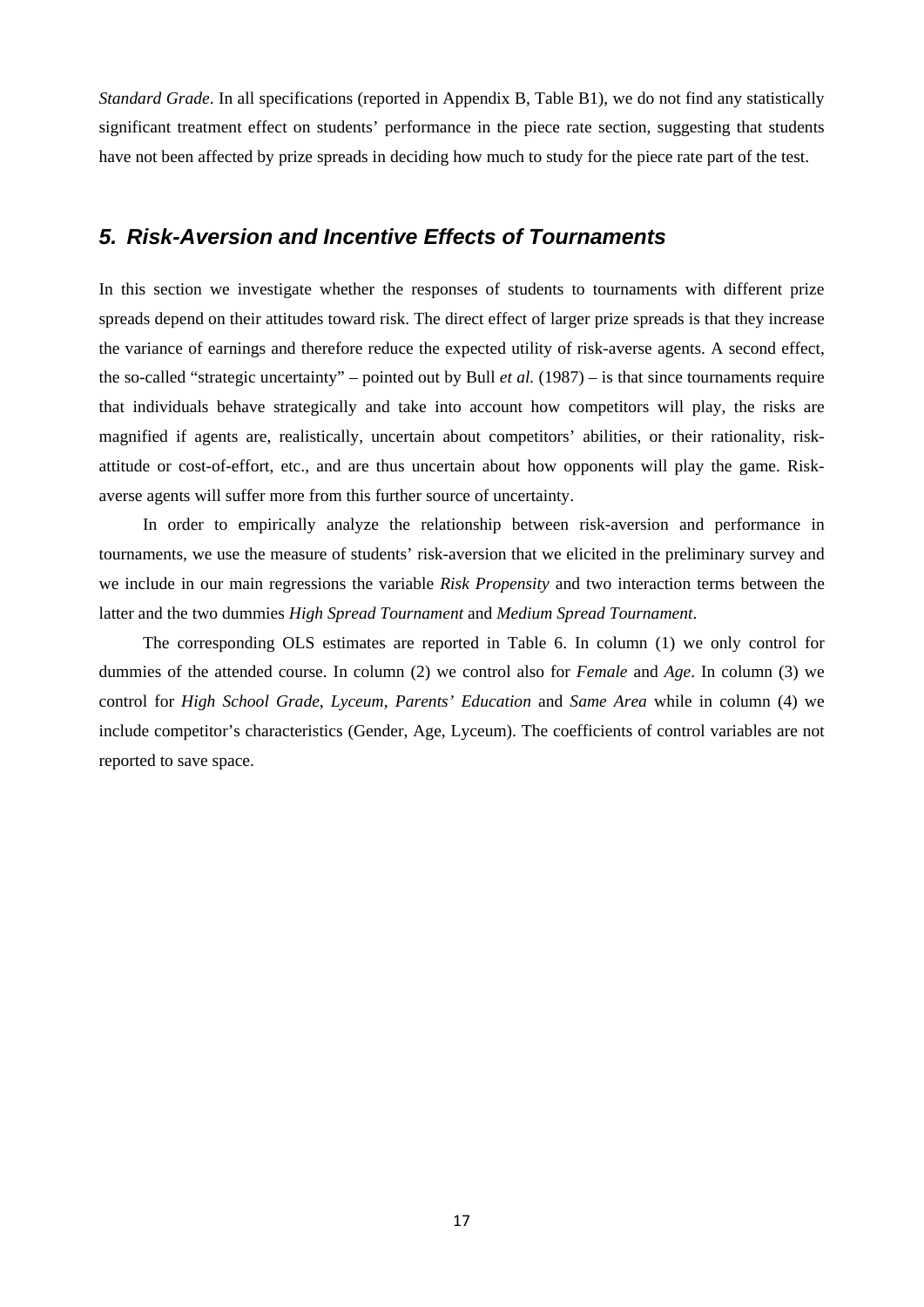|                                   | (1)         | (2)         | (3)       | (4)       | (5)        | (6)        |
|-----------------------------------|-------------|-------------|-----------|-----------|------------|------------|
| High Spread T.                    | $-3.220**$  | $-3.168**$  | $-2.588*$ | $-2.478*$ | $-1.655**$ | $-1.595**$ |
|                                   | (1.541)     | (1.500)     | (1.393)   | (1.400)   | (0.752)    | (0.756)    |
| Medium Spread T.                  | $-3.396**$  | $-2.968*$   | $-2.536*$ | $-2.459*$ | $-0.993$   | $-0.990$   |
|                                   | (1.570)     | (1.560)     | (1.437)   | (1.445)   | (0.800)    | (0.807)    |
| High Spread T.* Risk Propensity   | $0.448*$    | $0.421*$    | $0.343*$  | 0.325     |            |            |
|                                   | (0.231)     | (0.227)     | (0.200)   | (0.200)   |            |            |
| Medium Spread T.* Risk Propensity | $0.503**$   | $0.430*$    | $0.362*$  | $0.348*$  |            |            |
|                                   | (0.233)     | (0.231)     | (0.206)   | (0.206)   |            |            |
| <b>Risk Propensity</b>            | $-0.426***$ | $-0.407***$ | $-0.262*$ | $-0.258*$ |            |            |
|                                   | (0.146)     | (0.143)     | (0.135)   | (0.133)   |            |            |
| <b>Risk Taker</b>                 |             |             |           |           | $-1.312*$  | $-1.300*$  |
|                                   |             |             |           |           | (0.705)    | (0.702)    |
| High Spread T.* Risk Taker        |             |             |           |           | 1.881**    | $1.794**$  |
|                                   |             |             |           |           | (0.889)    | (0.894)    |
| Medium Spread T.* Risk Taker      |             |             |           |           | 1.149      | 1.136      |
|                                   |             |             |           |           | (0.932)    | (0.935)    |
| <b>Observations</b>               | 301         | 301         | 301       | 301       | 301        | 301        |
| Adjusted R-squared                | 0.030       | 0.088       | 0.252     | 0.247     | 0.255      | 0.251      |

| Table 6. Risk Aversion and Students' Performance in Tournaments. OLS Estimates |  |  |  |
|--------------------------------------------------------------------------------|--|--|--|
|--------------------------------------------------------------------------------|--|--|--|

Notes: The dependent variable is *Tournament Performance*. Standard errors (corrected for heteroskedasticity) are reported in parentheses. Controls (not reported) as in Table 3. The symbols \*\*\*, \*\*, \* indicate that the coefficients are statistically significant at the 1, 5 and 10 percent level, respectively.

Interestingly, we find that the effect of prize spreads on students' performance depends on their propensity to undertake risks. Results are very similar in all the specifications. For students fully averse to risk (*Risk Propensity* equal to 0) we find a very strong negative effect both for *High Spread Tournament* and for *Medium Spread Tournament*: students' performance is about 3 points lower when assigned to these two types of tournaments (statistically significant at the 5 percent level). However, the interaction terms *High Spread Tournament\*(Risk Propensity)* and *Medium Spread Tournament \*(Risk Propensity)* are both positive (around 0.3-0.4) and statistically significant, implying that for an individual with an average risk propensity of 6 the impact of both treatment groups is negative but close to zero (not statistically significant). For example, in column (3) we show that the impact of being assigned to the *High Spread Tournament* is –0.53 (=–2.588+(6\*0.343)) (t-stat=–1.22).

To check the robustness of our results to different functional forms of our measure of *Risk Propensity* in columns (5) and (6) of Table 6 we replicate specification (3) and (4) but we use a dummy variable *Risk Taker*, taking the value of one for values of *Risk Propensity* higher than 6 (and the value of zero otherwise), and we interact *Risk Taker* for our two treatment dummies. We find a negative and statistically significant effect of competing in *High Spread Tournament* for students who are risk-averse  $(-1.655)$ , significant at the 5 percent level, while this effect becomes almost zero  $(0.226=-1.655+1.881)$ with a *t*-stat of 0.46 for individuals more prone to take risks. Being assigned to the *Medium Spread Tournament* produces a negative but not statistically significant effect (–0.993, *t*-stat=–1.24) for riskaverse individuals. The impact of *Medium Spread Tournament* shrinks again to almost zero (0.156=– 0.993+1.149; *t*-stat=0.33) for more risk-prone students.

Furthermore, we use *Spread* in linear form and interact it with *Risk Propensity* (estimates not reported). We find that one point of spread decreases performance of about 0.7 (significant at the 5 percent level) for risk-averse individuals whereas has almost a zero effect for more risk prone individuals.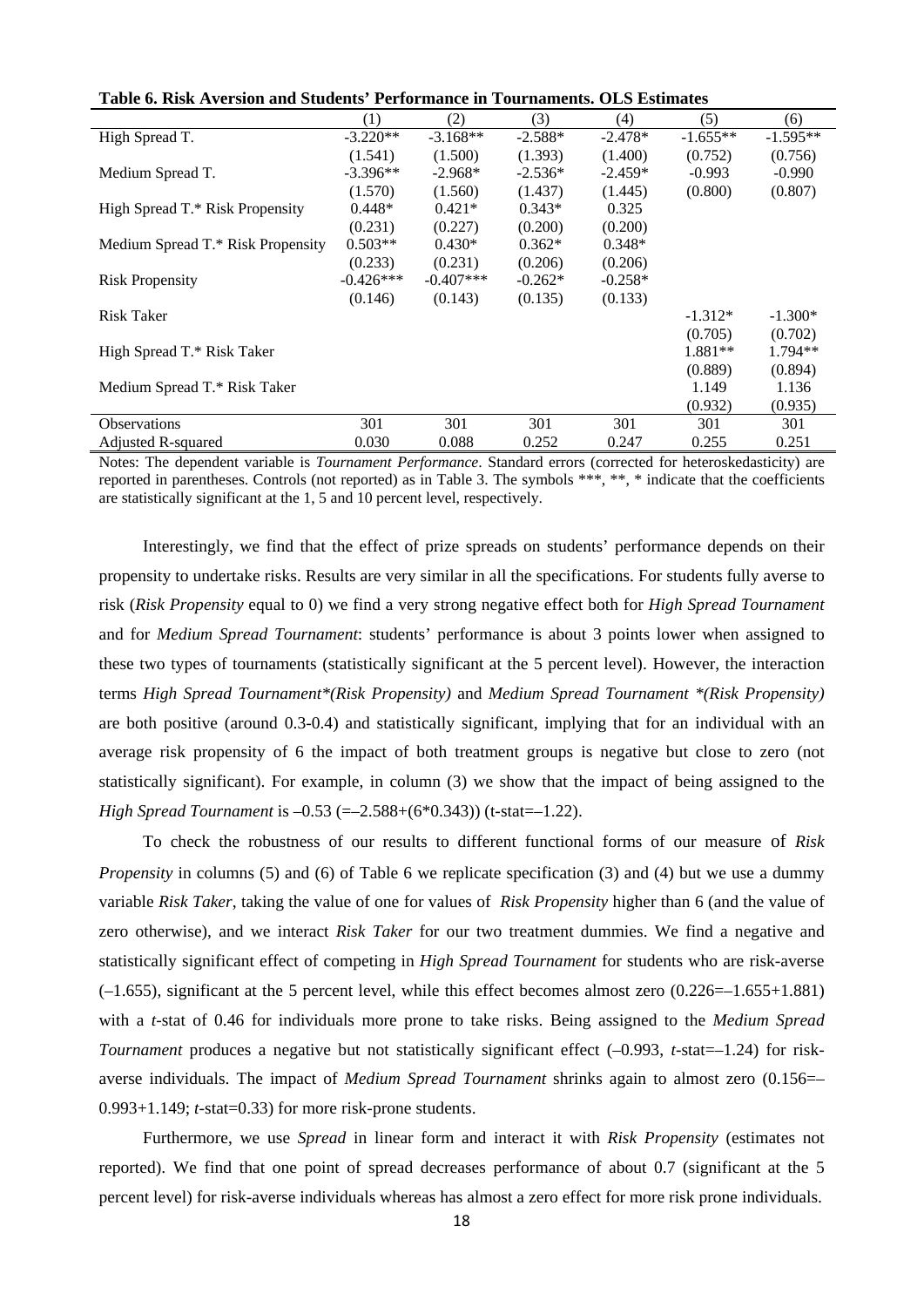In Table 7 we report the same estimates of Table 6 but include *Standard Grade* among our control variables. The estimates are very similar, although the impact of *Medium Spread Tournament* tends to be smaller in magnitude and generally not significant.

|                                   | (1)        | (2)        | (3)        | (4)        | (5)        | (6)        |
|-----------------------------------|------------|------------|------------|------------|------------|------------|
| High Spread T.                    | $-2.785**$ | $-2.796**$ | $-2.586**$ | $-2.508**$ | $-1.315**$ | $-1.255**$ |
|                                   | (1.120)    | (1.113)    | (1.118)    | (1.123)    | (0.573)    | (0.573)    |
| Medium Spread T.                  | $-1.493$   | $-1.370$   | $-1.223$   | $-1.113$   | $-0.074$   | $-0.009$   |
|                                   | (1.086)    | (1.087)    | (1.125)    | (1.114)    | (0.602)    | (0.585)    |
| High Spread T.* Risk Propensity   | $0.350**$  | $0.347**$  | $0.317**$  | $0.312*$   |            |            |
|                                   | (0.162)    | (0.161)    | (0.159)    | (0.160)    |            |            |
| Medium Spread T.* Risk Propensity | 0.235      | 0.213      | 0.188      | 0.173      |            |            |
|                                   | (0.156)    | (0.156)    | (0.159)    | (0.159)    |            |            |
| <b>Risk Propensity</b>            | $-0.088$   | $-0.085$   | $-0.044$   | $-0.033$   |            |            |
|                                   | (0.096)    | (0.096)    | (0.102)    | (0.102)    |            |            |
| <b>Risk Taker</b>                 |            |            |            |            | $-0.114$   | $-0.056$   |
|                                   |            |            |            |            | (0.508)    | (0.505)    |
| High Spread T.* Risk Taker        |            |            |            |            | $1.143*$   | $1.146*$   |
|                                   |            |            |            |            | (0.658)    | (0.665)    |
| Medium Spread T.* Risk Taker      |            |            |            |            | 0.086      | 0.018      |
|                                   |            |            |            |            | (0.672)    | (0.660)    |
| <b>Observations</b>               | 301        | 301        | 301        | 301        | 301        | 301        |
| Adjusted R-squared                | 0.640      | 0.645      | 0.661      | 0.660      | 0.660      | 0.659      |

**Table 7. Risk Aversion and Students' Performance in Tournaments. Controlling for Standard Grade. OLS Estimates** 

Notes: The dependent variable is *Tournament Performance*. Standard errors (corrected for heteroskedasticity) are reported in parentheses. Controls (not reported) as in Table 3. The symbols \*\*\*, \*\*, \* indicate that the coefficients are statistically significant at the 1, 5 and 10 percent level, respectively.

To take into account the censored nature of our dependent variable we estimate specifications in Table 7 with a Tobit estimator, allowing for censoring at score 0 and 10. The qualitative results are very similar to the previous OLS estimates (not reported).

All these findings suggest consistently that risk-averse individuals tend to perform worse in tournaments with large spreads.<sup>17</sup> Since in our setting individuals have to take jointly the piece rate and tournament sections of our exam, risk-averse students who dislike the high uncertainty in rewards embedded in large spread tournaments have probably chosen to substantially give up from competition, saving on the provision of effort in the tournament stage, but they still come to the test because of the presence of the piece-rate section that accounts for 75% of the exam.<sup>18</sup> Probably these risk-averse agents would have simply chosen to not participate in the tournament if this choice was possible.

To better investigate this aspect, we use *Skipped Questions* (number of points lost due to students not attempting the questions) and *Mistakes* (points lost due to writing incorrect answers) for the tournament section. If individuals choose to not participate in competition we should observe that the skipped questions at the tournament part of the test are more frequent for risk-averse individuals in large spreads' tournaments. In Table 8 we report the same specifications of Table 7 using *Skipped Questions* as

<sup>&</sup>lt;sup>17</sup> In line with our results, Ariely *et al.* (2009) have found that workers faced with high monetary rewards in individual performance-contingent-pay tend to decrease their productivity.

<sup>&</sup>lt;sup>18</sup> In fact, we do not find that more risk-averse students tend to leave the experiment if they are assigned to tournaments with larger spreads.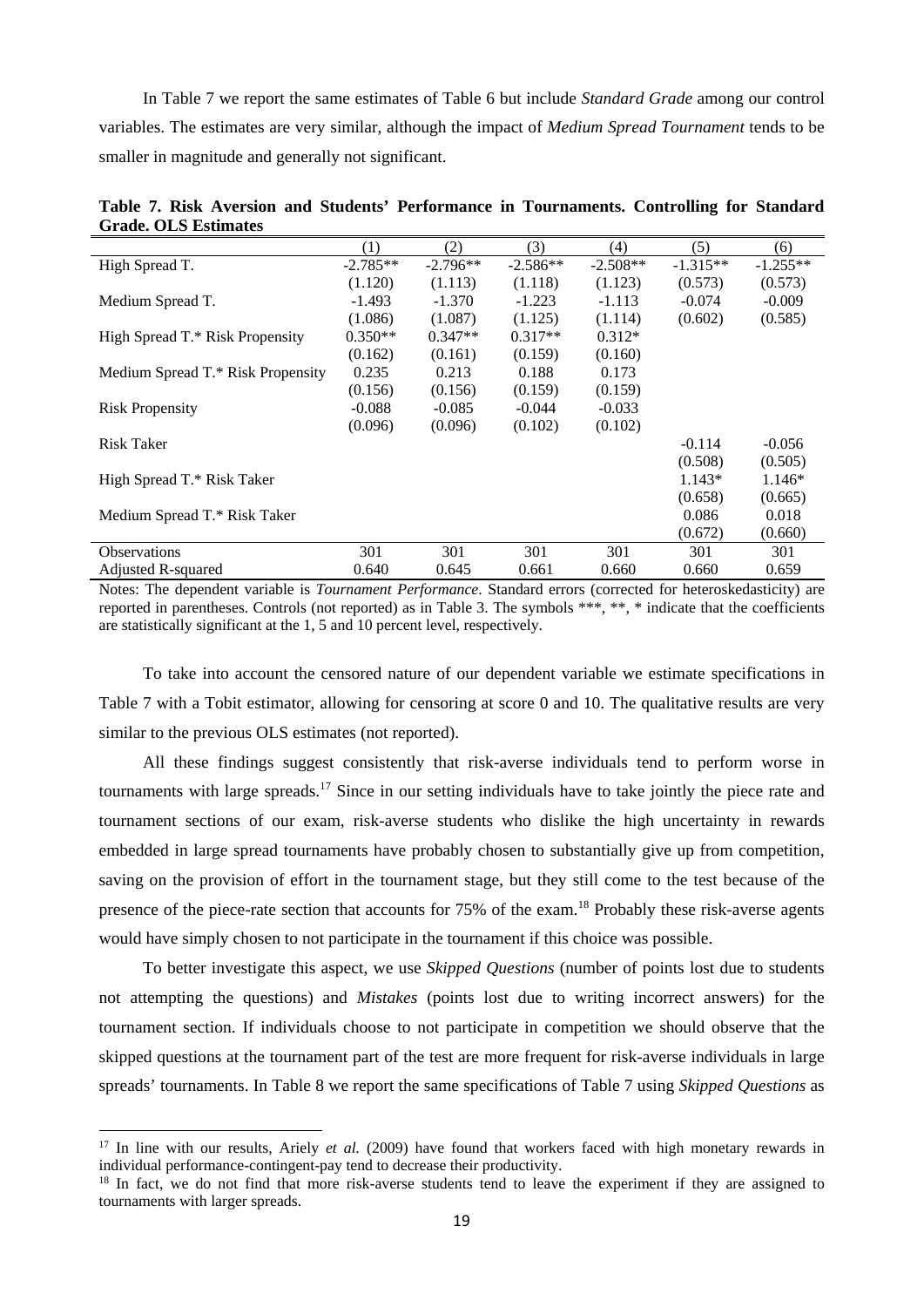the dependent variable. As expected, we find that in high and medium spread tournaments students with high risk-aversion tend to leave blank the answers (2-3 more points missed than the *Low Spread Tournament*), while more risk-prone individuals miss fewer points. Although the statistical significance of many coefficients is not high, the qualitative findings are pretty clear.

| Table of Disipped Questions (Britisted I Units). Only nothinates |           |           |          |          |           |           |
|------------------------------------------------------------------|-----------|-----------|----------|----------|-----------|-----------|
|                                                                  | (1)       | (2)       | (3)      | (4)      | (5)       | (6)       |
| High Spread T.                                                   | 2.451     | 2.492     | 2.001    | 2.137    | $1.614**$ | $1.679**$ |
|                                                                  | (1.759)   | (1.749)   | (1.583)  | (1.556)  | (0.764)   | (0.784)   |
| Medium Spread T.                                                 | $3.113*$  | 2.665     | 2.401    | 2.620    | 1.164     | 1.314     |
|                                                                  | (1.769)   | (1.801)   | (1.695)  | (1.686)  | (0.805)   | (0.830)   |
| High Spread T.* Risk Propensity                                  | $-0.319$  | $-0.313$  | $-0.245$ | $-0.243$ |           |           |
|                                                                  | (0.273)   | (0.271)   | (0.238)  | (0.230)  |           |           |
| Medium Spread T.* Risk Propensity                                | $-0.406$  | $-0.334$  | $-0.290$ | $-0.314$ |           |           |
|                                                                  | (0.272)   | (0.274)   | (0.253)  | (0.249)  |           |           |
| <b>Risk Propensity</b>                                           | $0.390**$ | $0.353**$ | 0.225    | $0.246*$ |           |           |
|                                                                  | (0.158)   | (0.157)   | (0.148)  | (0.144)  |           |           |
| <b>Risk Taker</b>                                                |           |           |          |          | $1.426**$ | $1.524**$ |
|                                                                  |           |           |          |          | (0.689)   | (0.705)   |
| High Spread T.* Risk Taker                                       |           |           |          |          | $-1.739*$ | $-1.607*$ |
|                                                                  |           |           |          |          | (0.965)   | (0.963)   |
| Medium Spread T.* Risk Taker                                     |           |           |          |          | $-0.903$  | $-1.040$  |
|                                                                  |           |           |          |          | (1.011)   | (1.020)   |
| <b>Observations</b>                                              | 301       | 301       | 301      | 301      | 301       | 301       |
| Adjusted R-squared                                               | 0.004     | 0.037     | 0.181    | 0.188    | 0.188     | 0.194     |

**Table 8. Skipped Questions (Missed Points). OLS Estimates** 

Notes: The dependent variable is *Skipped Questions (Missed Points)*. Standard errors (corrected for heteroskedasticity) are reported in parentheses. Controls (not reported) as in Table 3. The symbols \*\*\*, \*\*, \* indicate that the coefficients are statistically significant at the 1, 5 and 10 percent level, respectively.

On the other hand, in Table 9 we use as a dependent variable *Mistakes*. In this case – as expected – all coefficients are pretty close to zero and we do not find any significant effect neither for the type of tournament nor for the degree of risk aversion.

#### **Table 9. Mistakes (Missed Points). OLS Estimates**

|                                 | (1)      | (2)      | (3)      | (4)      | (5)      | (6)      |
|---------------------------------|----------|----------|----------|----------|----------|----------|
| High Spread T.                  | 0.763    | 0.670    | 0.583    | 0.336    | 0.043    | $-0.081$ |
|                                 | (1.250)  | (1.225)  | (1.220)  | (1.189)  | (0.539)  | (0.537)  |
| Medium Spread T.                | 0.281    | 0.299    | 0.130    | $-0.164$ | $-0.161$ | $-0.312$ |
|                                 | (1.099)  | (1.077)  | (1.083)  | (1.066)  | (0.589)  | (0.589)  |
| High Spread T.* Risk Propensity | $-0.129$ | $-0.108$ | $-0.098$ | $-0.082$ |          |          |
|                                 | (0.184)  | (0.182)  | (0.181)  | (0.175)  |          |          |
| Medium Spread* Risk Propensity  | $-0.096$ | $-0.095$ | $-0.071$ | $-0.033$ |          |          |
|                                 | (0.160)  | (0.158)  | (0.160)  | (0.156)  |          |          |
| <b>Risk Propensity</b>          | 0.035    | 0.052    | 0.036    | 0.011    |          |          |
|                                 | (0.120)  | (0.114)  | (0.115)  | (0.113)  |          |          |
| Risk Taker                      |          |          |          |          | $-0.109$ | $-0.218$ |
|                                 |          |          |          |          | (0.472)  | (0.471)  |
| High Spread T.* Risk Taker      |          |          |          |          | $-0.151$ | $-0.196$ |
|                                 |          |          |          |          | (0.641)  | (0.635)  |
| Medium Spread T.* Risk Taker    |          |          |          |          | $-0.255$ | $-0.105$ |
|                                 |          |          |          |          | (0.686)  | (0.680)  |
| <b>Observations</b>             | 301      | 301      | 301      | 301      | 301      | 301      |
| <b>Adjusted R-squared</b>       | $-0.002$ | 0.011    | 0.006    | 0.035    | 0.008    | 0.039    |

Notes: The dependent variable is *Mistakes (Missed Points)*. Standard errors (corrected for heteroskedasticity) are reported in parentheses. Controls (not reported) as in Table 3. The symbols \*\*\*, \*\*, \* indicate that the coefficients are statistically significant at the 1, 5 and 10 percent level, respectively.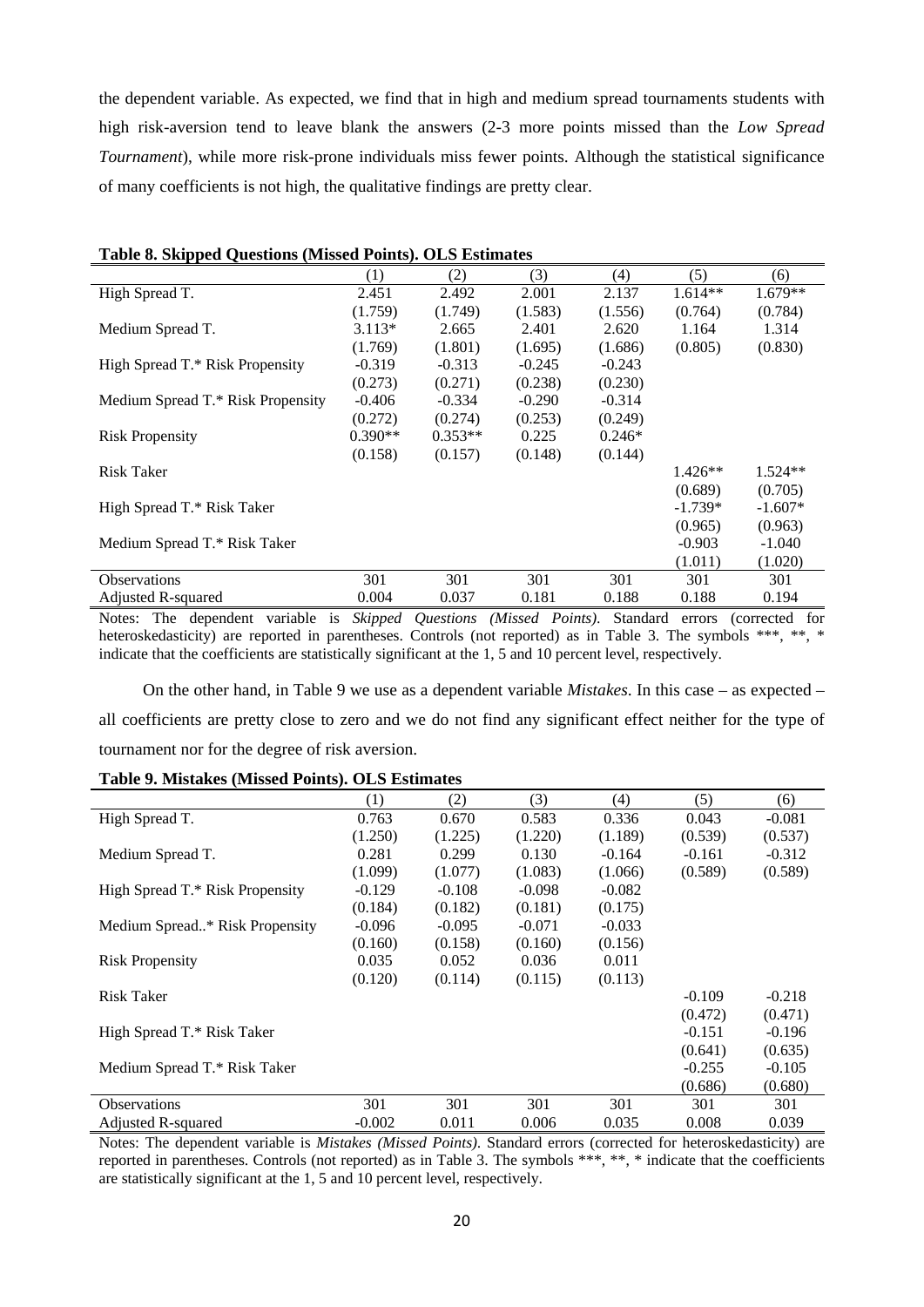## *6. Concluding Remarks*

Using a field experiment involving about 300 students competing in pairs to obtain the best performance in rank-order tournaments with different prize spreads we have found that – in contrast with theoretical predictions – agents do not provide high effort when prize spreads are larger. When we take into account agents' risk aversion, we find that while the effect of large spreads is not significant for risk-prone individuals, it is strongly detrimental for the performance of risk-averse individuals.

The finding that risk-averse individuals perform worse in high spread tournaments is quite new in the literature. We were able to isolate incentive effects from selection effects thanks to the random assignment of agents to different types of tournaments. The experiment was also designed to avoid both collusion and heterogeneity in abilities among competitors since these factors could have reduced effort.

Leuven *et al.* (2011) showed that tournaments have no incentive effects but in their setting the probability of winning the prizes was quite low (about 2%): we strengthen their conclusions showing that not only incentive effects are null in a setting in which the probability of winning is 50%, but that they could even backfire for risk-averse individuals, inducing them to provide low effort as a defensive strategy when the uncertainty in rewards is predominant.

Our results are consistent with those emerging from some lab experiments: the problem of uncertainty in tournaments – arising mainly from the difficulties to think strategically and predict how competitors will play – was firstly pointed out by Bull, Schotter, and Weigelt (1987) – while Eriksson, Teyssier and Villeval (2009) and Dohmen and Falk (2011) show how risk-averse individuals tend to shy away from tournament schemes. In our framework, individuals have to take jointly the piece rate and tournament sections of the exam, but risk-averse students who dislike the risks embedded in large spread tournaments have probably chosen to provide less effort in the tournament stage.

Although in real labor markets workers typically tend to self-select in incentive schemes according to their characteristics, our strategy gives account of the incentive effects of tournaments in contexts in which imperfect mobility (due for example to search and matching frictions or slackness of local labor markets) prevents workers from sorting in the preferred incentive scheme or in settings where it takes time to move after the introduction of a new incentive scheme.

These findings suggest that the widespread use of tournaments in the form of promotions – rather than being inspired by the need to provide incentives – is perhaps more related to the selection effects and to the aim of sorting workers to jobs on the basis of their talents.

## *References*

Abrevaya, J. (2002). Ladder tournaments and underdogs: Lessons from professional bowling. *Journal of Economic Behavior and Organization* 47, no. 1:87–101.

Anderson, L. R., and Freeborn, B. A. (2010). Varying the intensity of competition in a multiple prize rent seeking experiment. *Public Choice*, 143(1-2), 237-254.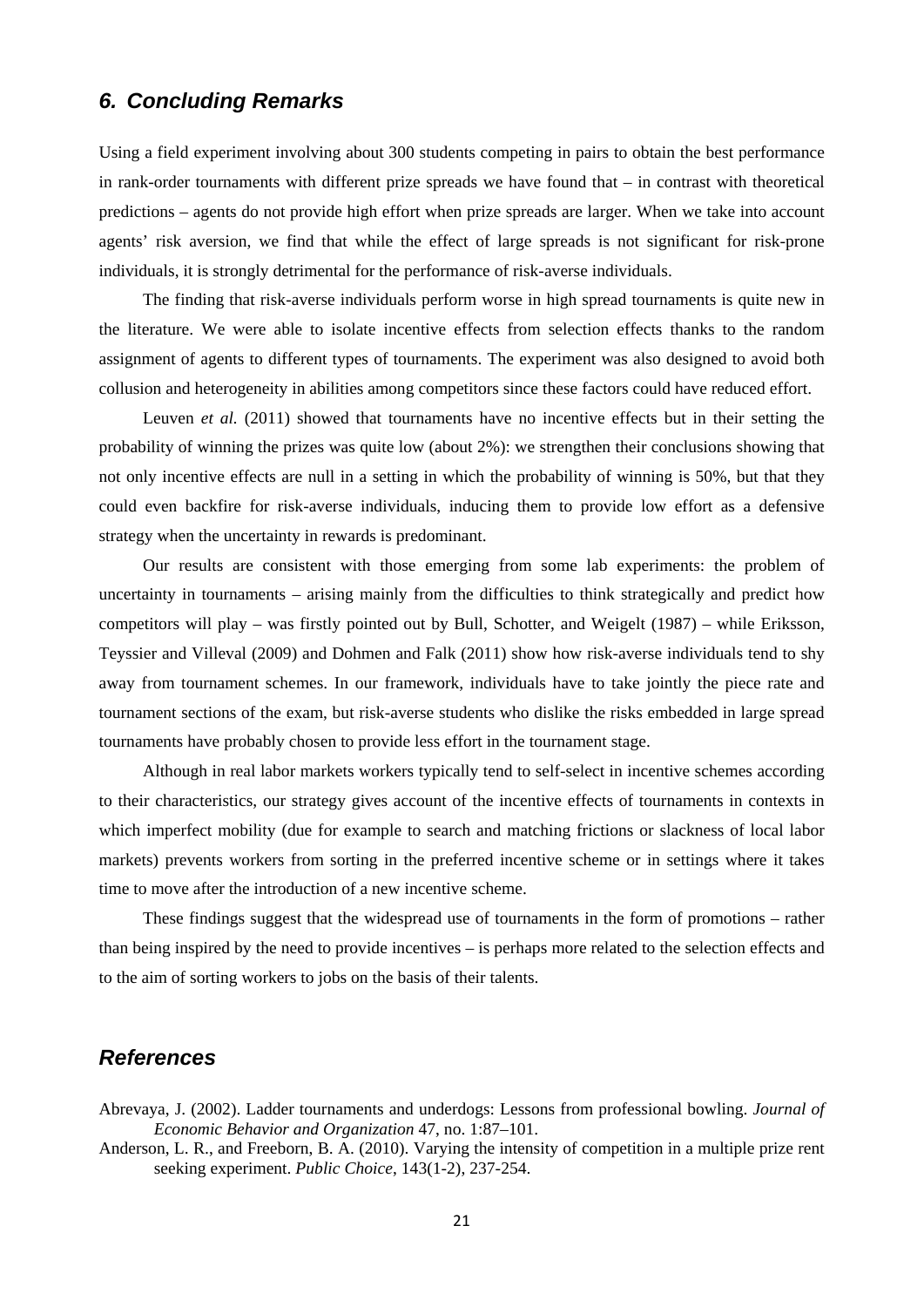- Ariely, D., Gneezy, U., Loewenstein, G., and Mazar, N. (2009). Large stakes and big mistakes. The *Review of Economic Studies*, 76(2), 451-469.
- Bandiera, O., Barankay, I., and Rasul, I. (2005). Social preferences and the response to incentives: Evidence from personnel data. *The Quarterly Journal of Economics*, 917-962.
- Becker, B. E., and Huselid, M. A. (1992). The incentive effects of tournament compensation systems. *Administrative Science Quarterly* 37, no. 2:336–50.
- Bull, C., Schotter, A., and Weigelt, K. (1987). Tournaments and piece rates: An experimental study. *Journal of Political Economy* 95, no. 1:1–33.
- Buser, T., Niederle, M., and Oosterbeek, H. (2014). Gender, competitiveness and career choices. *Quarterly Journal of Economics*, 129(3), 1409–1447
- Charness, G., and Kuhn, P. (2011). Lab labor: What can labor economists learn from the lab?. *Handbook of labor economics*, 4, 229-330.
- Cornes, R., and Hartley, R. (2012). Risk aversion in symmetric and asymmetric contests. *Economic Theory*, 51(2), 247-275.
- De Paola, M., Gioia, F., and Scoppa, V. (2015). Are females scared of competing with males? Results from a field experiment. *Economics of Education Review*, 48, 117-128.
- De Paola, M., Scoppa, V., and Nisticò, R. (2012). Monetary incentives and student achievement in a depressed labor market: Results from a randomized experiment. *Journal of Human Capital*, 6(1), 56-85.
- Dechenaux, E., Kovenock, D., and Sheremeta, R. M. (2014). A survey of experimental research on contests, all-pay auctions and tournaments, *Experimental Economics*, 1-61.
- Delfgaauw, J., Dur, R., Sol, J., and Verbeke, W. (2013). Tournament incentives in the field: Gender differences in the workplace. *Journal of Labor Economics*, 31(2), 305-326.
- Dohmen, T. and Falk, A. (2011). Performance Pay and Multidimensional Sorting: Productivity, Preferences, and Gender. *American Economic Review*, 101, 556-90.
- Dohmen, T., Falk, A., Huffman, D., Sunde, U., Schupp, J., and Wagner, G. G. (2011). Individual risk attitudes: Measurement, determinants, and behavioral consequences. *Journal of the European Economic Association*, 9(3), 522-550.
- Ehrenberg, R. G., and Bognanno, M. L. (1990). Do tournaments have incentive effects? *Journal of Political Economy* 98, no. 6:1307–24.
- Eriksson, T. 1999. Executive compensation and tournament theory: Empirical tests on Danish data. *Journal of Labor Economics* 17, no. 2:262–80.
- Eriksson, T., Teyssier, S., and Villeval, M. C. (2009). Self‐selection and the efficiency of tournaments. *Economic Inquiry*, 47(3), 530-548.
- Fershtman, C. and Gneezy, U. (2011). The Trade-off between Performance and Quitting in High-Power Tournaments. *Journal of the European Economic Association*, 9, 318-336.
- Gill, D., and Prowse, V. (2012). A structural analysis of disappointment aversion in a real effort competition. *The American economic review*, 469-503.
- Green, J. and. Stokey, N., 1983, "A Comparison of Tournaments and Contracts", *Journal of Political Economy* 91:3, 349-364.
- Harbring, C., and Irlenbusch, B. (2003). An experimental study on tournament design. *Labour Economics*  10, no. 4:443–64.
- Harbring, C., and Irlenbusch, B. (2008). How many winners are good to have?: On tournaments with sabotage. *Journal of Economic Behavior & Organization*, 65(3), 682-702.
- Hong, F., Hossain, T., & List, J. A. (2015). Framing manipulations in contests: a natural field experiment. Journal of Economic Behavior & Organization, 118, 372-382.
- Lazear, E. P., and Rosen, S. (1981). Rank-order tournaments as optimum labor contracts. *Journal of Political Economy* 89, no. 5: 841–64.
- Leuven, E., Oosterbeek, H., Sonnemans, J., and Van Der Klaauw, B. (2011). Incentives versus sorting in tournaments: Evidence from a field experiment. *Journal of Labor Economics*, 29(3), 637-658.
- List, J., Van Soest, D., Stoop, J., and Zhou, H. (2014). On the role of group size in tournaments: Theory and evidence from lab and field experiments (No. w20008). National Bureau of Economic Research.
- Millner, E. L., and Pratt, M. D. (1991). Risk aversion and rent-seeking: An extension and some experimental evidence. *Public Choice*, 69(1), 81-92.
- Nalebuff, B. and Stiglitz, J. (1983), "Prizes and Incentives: Towards a General Theory of Compensation and Competition", *The Bell Journal of Economics*, Vol. 14, pp. 21-43.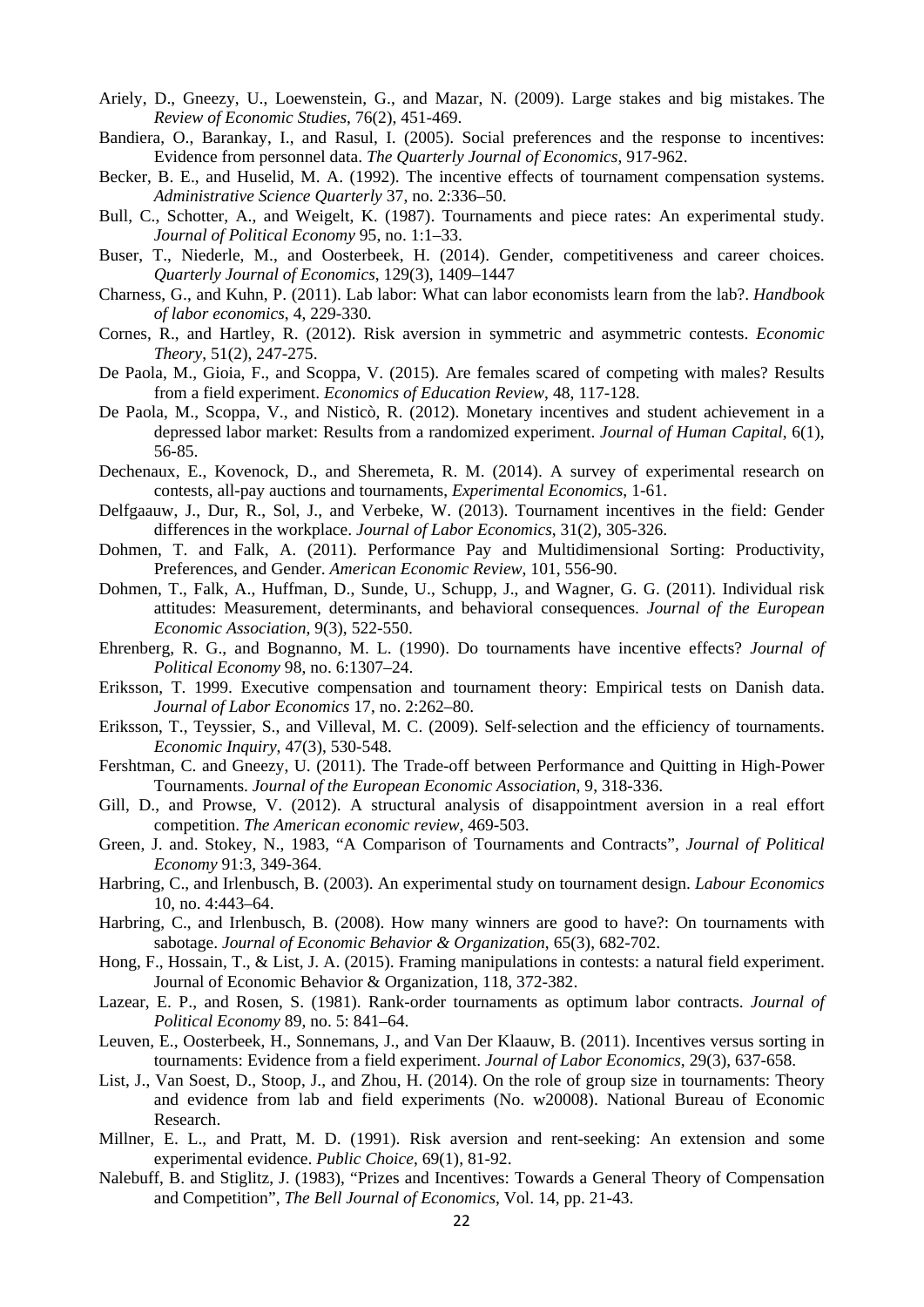- Niederle, M. and Vesterlund, L., (2011), "Gender and Competition", *Annual Review in Economics*, 3, 601–30.
- Schotter, A., and Weigelt. K. (1992). Asymmetric tournaments, equal opportunity laws, and affirmative action: Some experimental results. *Quarterly Journal of Economics* 107, no. 2:511–39.

Sheremeta, R.M. (2011). Contest design: An experimental investigation. *Economic Inquiry*, 49, 573-590

- Sheremeta, R.M. and Zhang, J. (2010). Can groups solve the problem of over-bidding in contests? *Social Choice and Welfare*, 35, 175-197
- Shupp, R., Sheremeta, R. M., Schmidt, D., and Walker, J. (2013). Resource allocation contests: Experimental evidence. *Journal of Economic Psychology*, 39, 257-267.
- Sunde, U. (2009). Heterogeneity and performance in tournaments: A test for incentive effects using professional tennis data. *Applied Economics* 41, no. 25:3199–3208.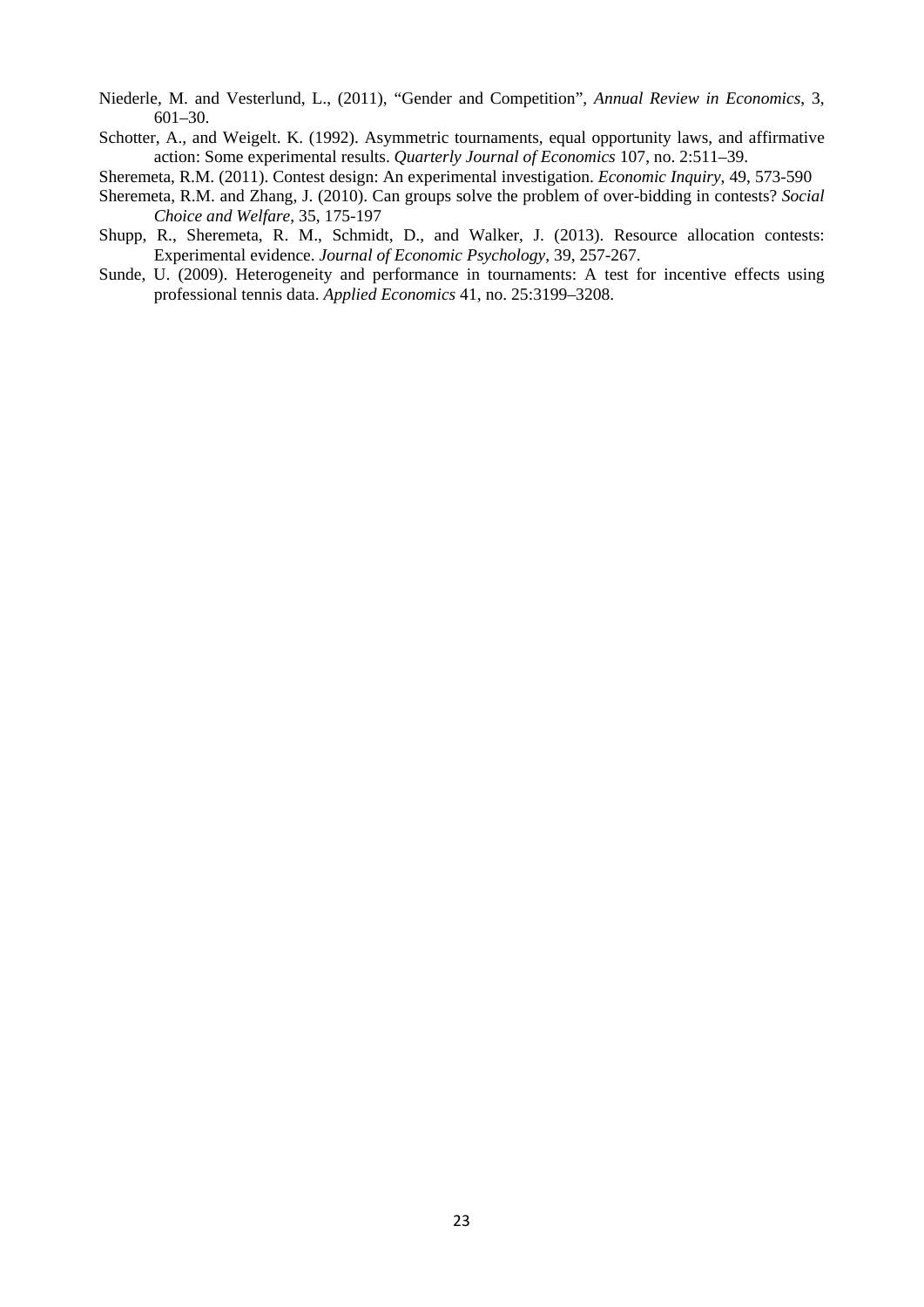## *Appendix A. Probability to take the test*

As a further check aimed at reassuring that randomization was successful in the subsample of students effectively taking part in the experiment and that there was no self-selection, we analyze students' decision to show up at the test on the sample of students joining to the experiment (378). Estimation results from a Linear Probability Model are reported in Table A1. In the first specification, we only control for courses' dummies and type of tournaments. In the second column we add some students' individual characteristics (gender and age) and cognitive abilities (measured by the typology of high school attended and the *High School Grade*). In the third column we add *Parents' Education*, province of residence and *Risk Propensity*. In column (4) we add some characteristics of student's competitor (gender, Age, Lyceum).

We find that the dummies for *High Spread Tournament* and for *Medium Spread Tournament* (leaving as reference category *Low Spread Tournament*) are not significant in any specification and then the decision to take the test was not affected by the assigned type of tournament.

Furthermore, to check whether students in the three tournaments differ in terms of observable characteristics we also include among regressors interaction terms between the dummy variables *High Spread Tournament* and *Medium Spread Tournament* and the other control variables (not reported). We find that none of the estimated coefficients is statistically significant, thus students assigned to different treatments have similar observable characteristics. In particular, students' decision to show up at the test is not influenced by their risk attitude and students assigned to different treatments do not differ in terms of self-reported risk attitude.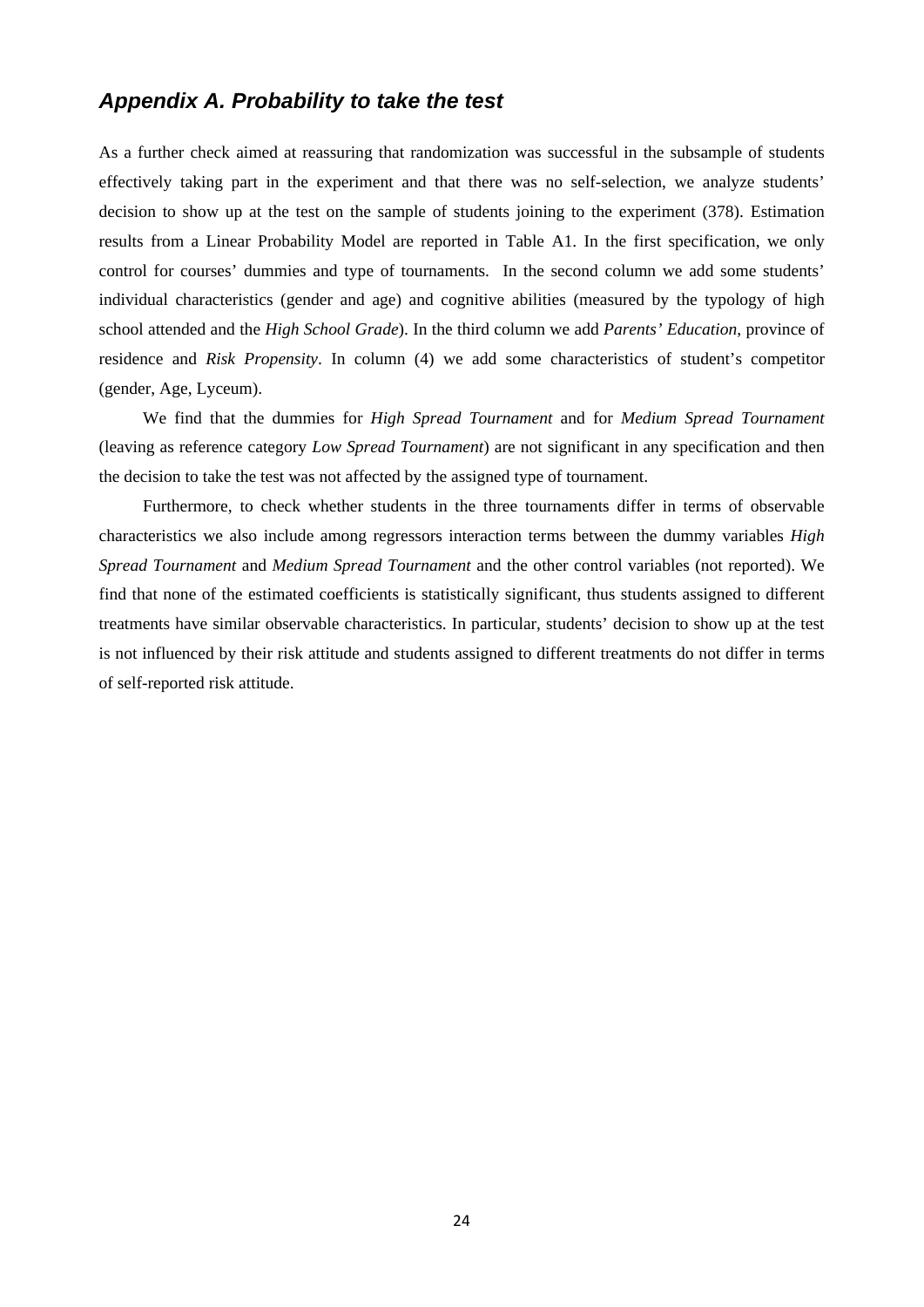| Table A1. Determinants of Students' Decision to Take the Exam. Linear Probability Model |            |            |            |            |  |
|-----------------------------------------------------------------------------------------|------------|------------|------------|------------|--|
|                                                                                         | (1)        | (2)        | (3)        | (4)        |  |
| High Spread T.                                                                          | 0.060      | 0.055      | 0.055      | 0.054      |  |
|                                                                                         | (0.051)    | (0.049)    | (0.049)    | (0.050)    |  |
| Medium Spread T.                                                                        | 0.042      | 0.042      | 0.036      | 0.037      |  |
|                                                                                         | (0.051)    | (0.048)    | (0.048)    | (0.049)    |  |
| Macro                                                                                   | $0.119***$ | $0.097**$  | $0.097**$  | $0.101**$  |  |
|                                                                                         | (0.045)    | (0.046)    | (0.046)    | (0.048)    |  |
| Econometrics                                                                            | $0.136**$  | 0.119      | 0.117      | 0.179      |  |
|                                                                                         | (0.055)    | (0.101)    | (0.099)    | (0.128)    |  |
| Female                                                                                  |            | 0.024      | 0.012      | 0.013      |  |
|                                                                                         |            | (0.041)    | (0.042)    | (0.042)    |  |
| Age                                                                                     |            | $-0.017$   | $-0.017$   | $-0.018$   |  |
|                                                                                         |            | (0.014)    | (0.014)    | (0.014)    |  |
| High School Grade                                                                       |            | $0.011***$ | $0.011***$ | $0.010***$ |  |
|                                                                                         |            | (0.002)    | (0.002)    | (0.002)    |  |
| Lyceum                                                                                  |            | $-0.021$   | $-0.007$   | $-0.009$   |  |
|                                                                                         |            | (0.039)    | (0.041)    | (0.041)    |  |
| Parents' Education                                                                      |            |            | $-0.008$   | $-0.008$   |  |
|                                                                                         |            |            | (0.007)    | (0.007)    |  |
| Same Area                                                                               |            |            | $-0.047$   | $-0.052$   |  |
|                                                                                         |            |            | (0.039)    | (0.039)    |  |
| <b>Risk Propensity</b>                                                                  |            |            | $-0.012$   | $-0.014$   |  |
|                                                                                         |            |            | (0.011)    | (0.011)    |  |
| Female Rival                                                                            |            |            |            | 0.044      |  |
|                                                                                         |            |            |            | (0.041)    |  |
| Rival's Age                                                                             |            |            |            | $-0.010$   |  |
|                                                                                         |            |            |            | (0.013)    |  |
| Rival's Lyceum                                                                          |            |            |            | $-0.025$   |  |
|                                                                                         |            |            |            | (0.041)    |  |
| Constant                                                                                | $0.697***$ | 0.138      | 0.358      | 0.652      |  |
|                                                                                         | (0.046)    | (0.338)    | (0.367)    | (0.465)    |  |
| Observations                                                                            | 378        | 378        | 378        | 378        |  |
| Adjusted R-squared                                                                      | 0.017      | 0.111      | 0.115      | 0.113      |  |

Notes: The dependent variable is *Taking the Exam*. Standard errors (corrected for heteroskedasticity) are reported in parentheses. The symbols \*\*\*, \*\*, \* indicate that the coefficients are statistically significant at the 1, 5 and 10 percent level, respectively.